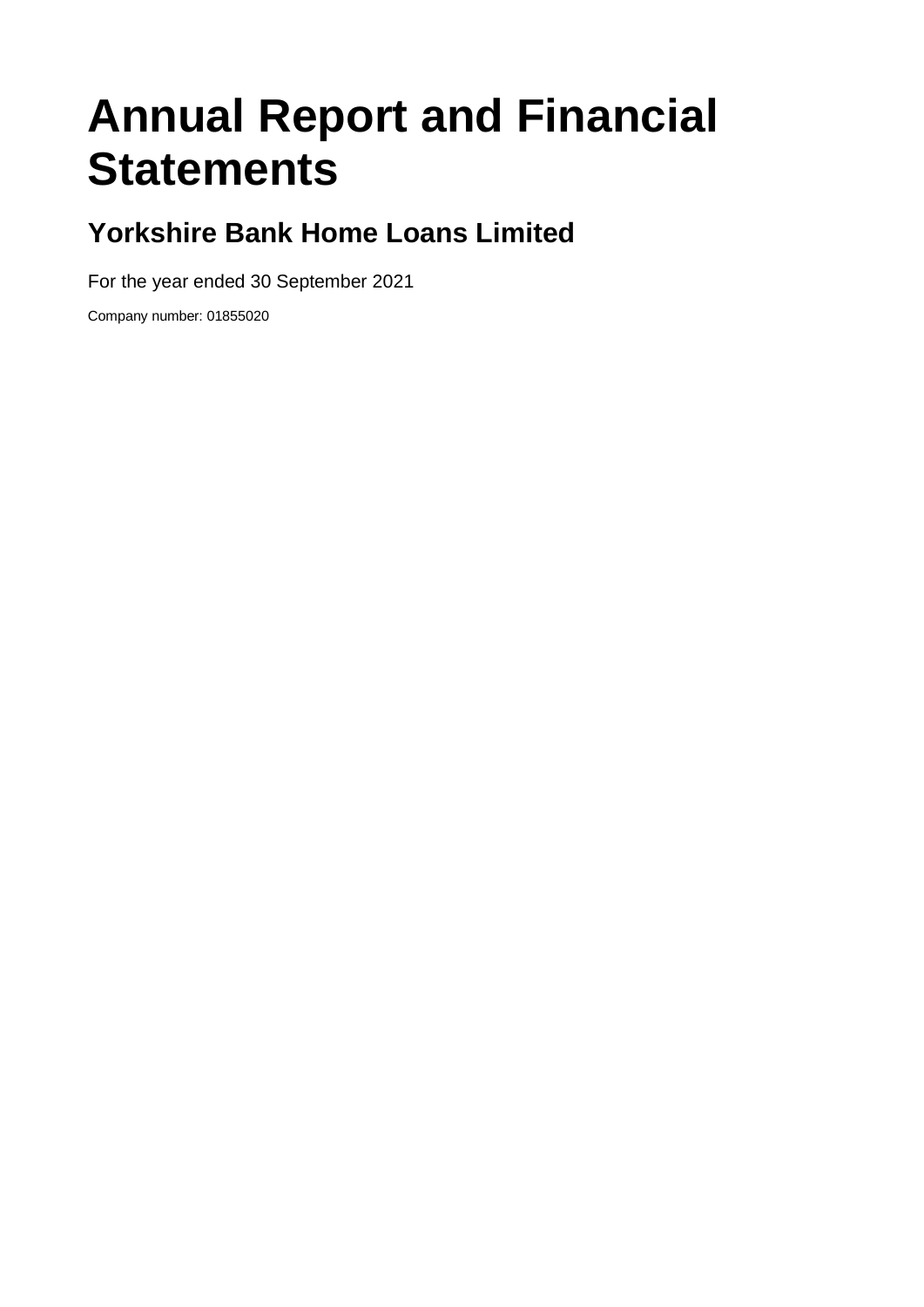# **Annual Report and Financial Statements**

For the year ended 30 September 2021

# **Contents**

| Directors and Professional Advisers                                              | $\mathbf 1$       |
|----------------------------------------------------------------------------------|-------------------|
| <b>Strategic Report</b>                                                          | $\overline{2}$    |
| Directors' Report                                                                | 4                 |
| Independent Auditor's Report to the Members of Yorkshire Bank Home Loans Limited | 7                 |
| Statement of Comprehensive Income                                                | 10                |
| <b>Balance Sheet</b>                                                             | 11                |
| Statement of Changes in Shareholders' Equity                                     | $12 \overline{ }$ |
| <b>Statement of Cash Flows</b>                                                   | 13                |
| Notes to the Financial Statements                                                | 14                |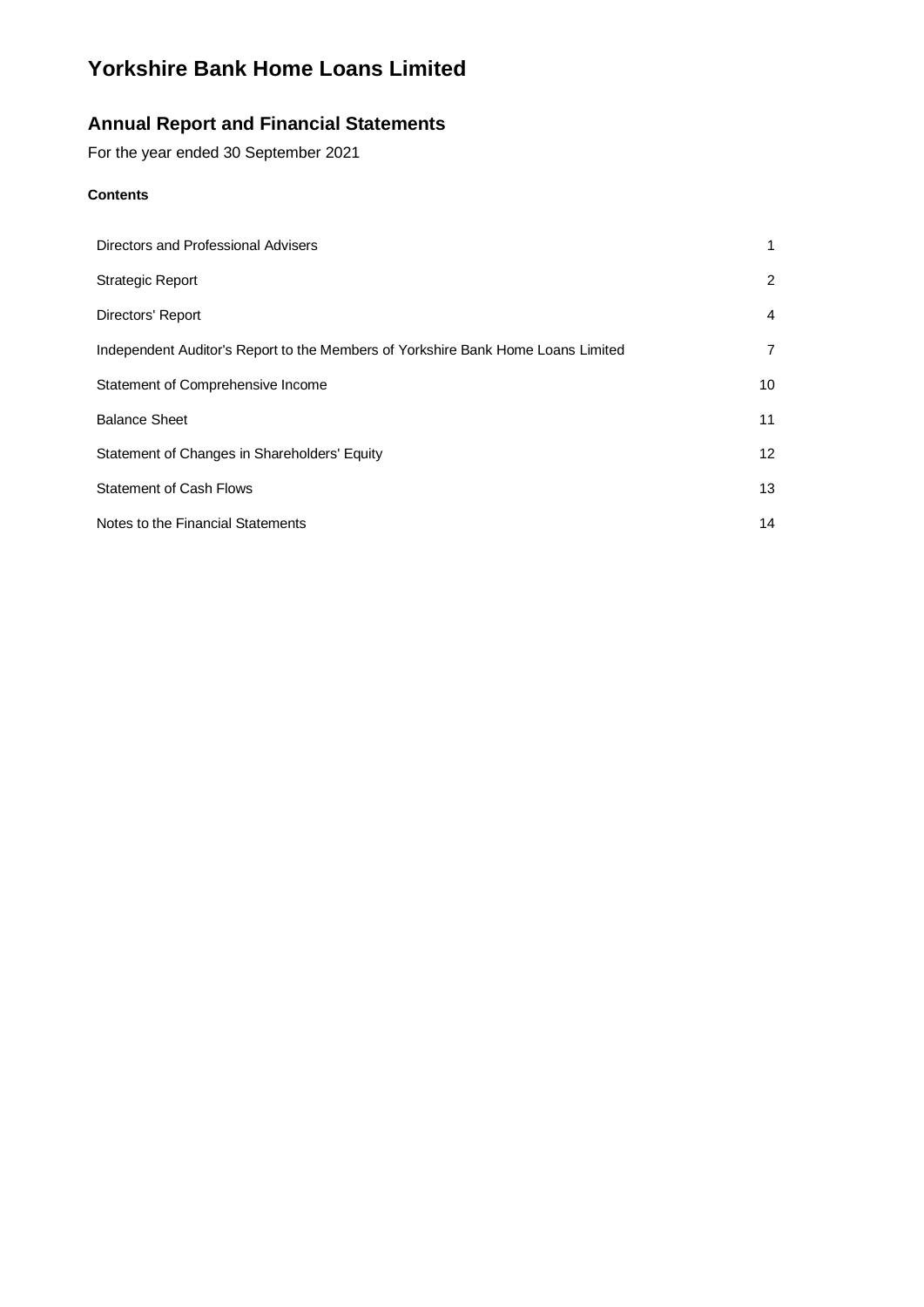# **Directors and Professional Advisers**

For the year ended 30 September 2021

| <b>Directors</b>         | Clifford Abrahams<br>Hugh Chater                                              |
|--------------------------|-------------------------------------------------------------------------------|
| <b>Company secretary</b> | Lorna McMillan                                                                |
| <b>Registered office</b> | 20 Merrion Way<br>Leeds<br>LS2 8NZ                                            |
| <b>Auditor</b>           | Ernst & Young LLP<br>Atria One<br>144 Morrison Street<br>Edinburgh<br>EH3 8EX |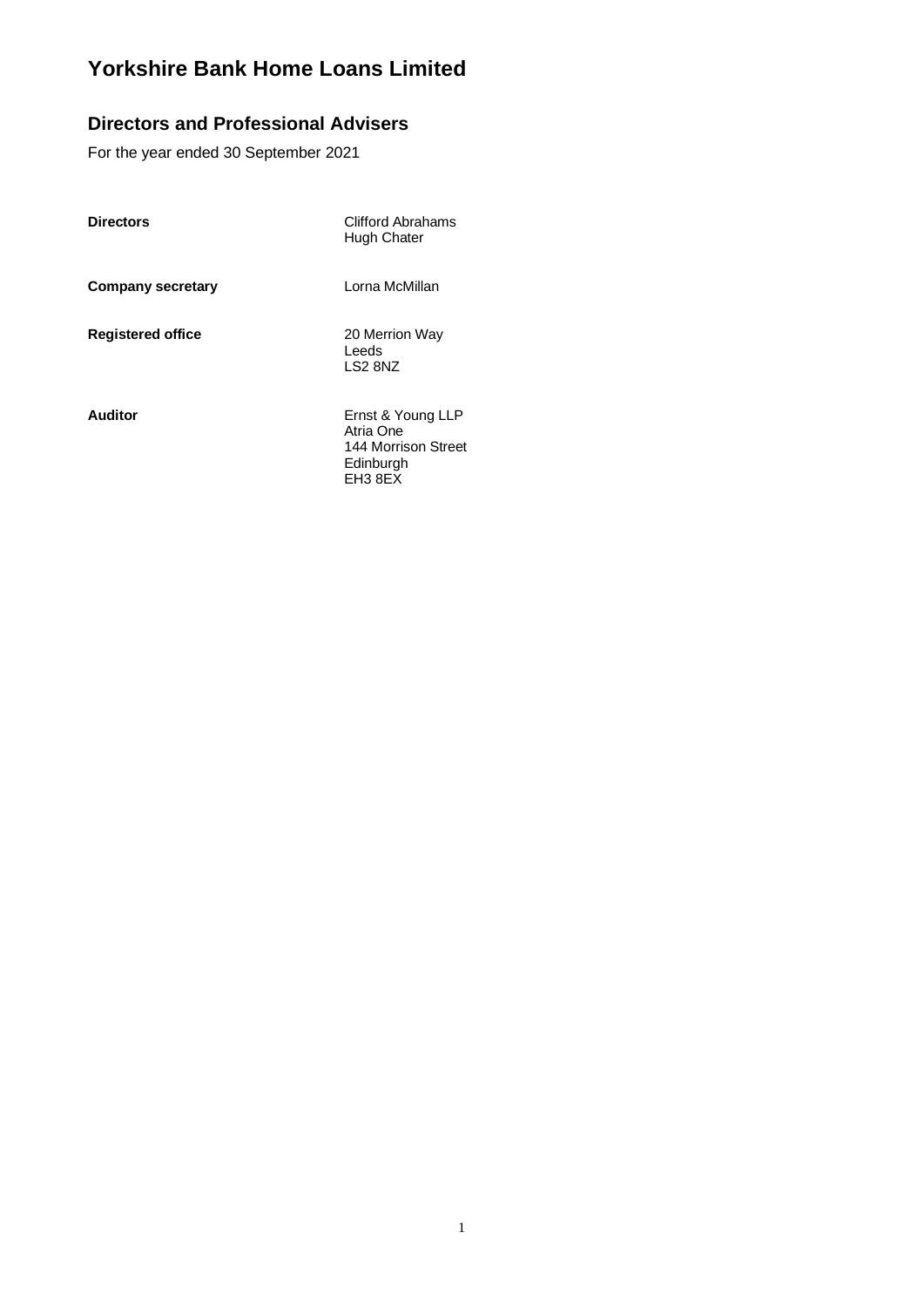# **Strategic Report**

The Directors of Yorkshire Bank Home Loans Limited ("the Company") present their Strategic Report for the year ended 30 September 2021.

The Strategic Report is a statutory requirement under the Companies Act 2006 (Strategic Report and Directors' Report) Regulations 2013 and is intended to be fair and balanced, and to provide information that enables the Directors to be satisfied that they have complied with s172 of the Companies Act 2006 (which sets out the Directors' duty to promote the success of the Company).

### **Business structure**

The Company is incorporated in the United Kingdom ("UK") under the Companies Act 2006 and registered in England and Wales. The Company is authorised and regulated by the Financial Conduct Authority ("FCA").

The Company is a wholly owned subsidiary of Clydesdale Bank PLC ("CB PLC"), and the ultimate parent undertaking, and controlling entity is Virgin Money UK PLC ("VMUK"). VMUK and its subsidiary undertakings comprise the Virgin Money UK PLC Group ("Group").

### **Principal activities**

The Company provides mortgages and related services to customers who hold products with Yorkshire Bank. Mortgages and related services are also currently provided to new customers through digital channels.

Following the customer-facing rebrand of the retail business within the Group, Yorkshire Bank mortgages are no longer offered to new customers through the branch network.

The Company's overall strategic objective is aligned to the Group, which aims to be a strong, customer-centric bank that proactively responds to changes in its customers' needs and builds long-standing customer relationships. The Group is committed to delivering a strong banking proposition in the UK, ensuring customers are placed at the centre of how this is achieved.

# **Financial analysis**

The Statement of Comprehensive Income for the year is set out on page 10. The Company made a profit before tax of £15.8m in the current year, compared to a profit before tax of £9.9m for the year ended 30 September 2020.

The Company's net interest income increased by £0.3m to £15.5m, when compared with the year ended 30 September 2020. The increase is as a result of a lower funding rate in the current period, despite a reduction in average loans and advances to customers' balances year on year. Contributing to the reduction in average loans was the sale of mortgages totalling £68.1m to CB PLC.

Other operating expenses reduced by £5.6m in the year ended 30 September 2021, primarily due to a reduction in the loan impairments of £4.1m driven by a release of impairment provisions following changes to the weighted economic scenarios and post model adjustments applied by the Group. Related entity recharges for administrative expenses reduced by £1.5m in the current period as a consequence of the reduced support that CB PLC provides to the Company following the rebrand.

The Company's Balance Sheet for the year is set out on page 11. The Company's total assets decreased by £28.6m and liabilities decreased by £41.4m as at 30 September 2021 when compared to total assets and liabilities at 30 September 2020. The decrease in total assets is driven by the sale of mortgages to CB PLC of £68.1m, partly offset by new loan completions. The decrease in total liabilities was driven by a £44.5m decrease in the overdraft with CB PLC, which reflects the Company's decreased funding requirements for mortgage loans.

# **Key performance indicators**

The Directors do not rely on key performance indicators at the individual subsidiary level. The performance of the Company is included in the Annual Report and Accounts of VMUK. The business is managed within the Group and the results are consistent with the Company's status as a fully integrated and wholly owned subsidiary of the Group. For this reason, the Company's Directors believe that providing further performance indicators for the Company itself would not enhance an understanding of the development, performance or position of the Company.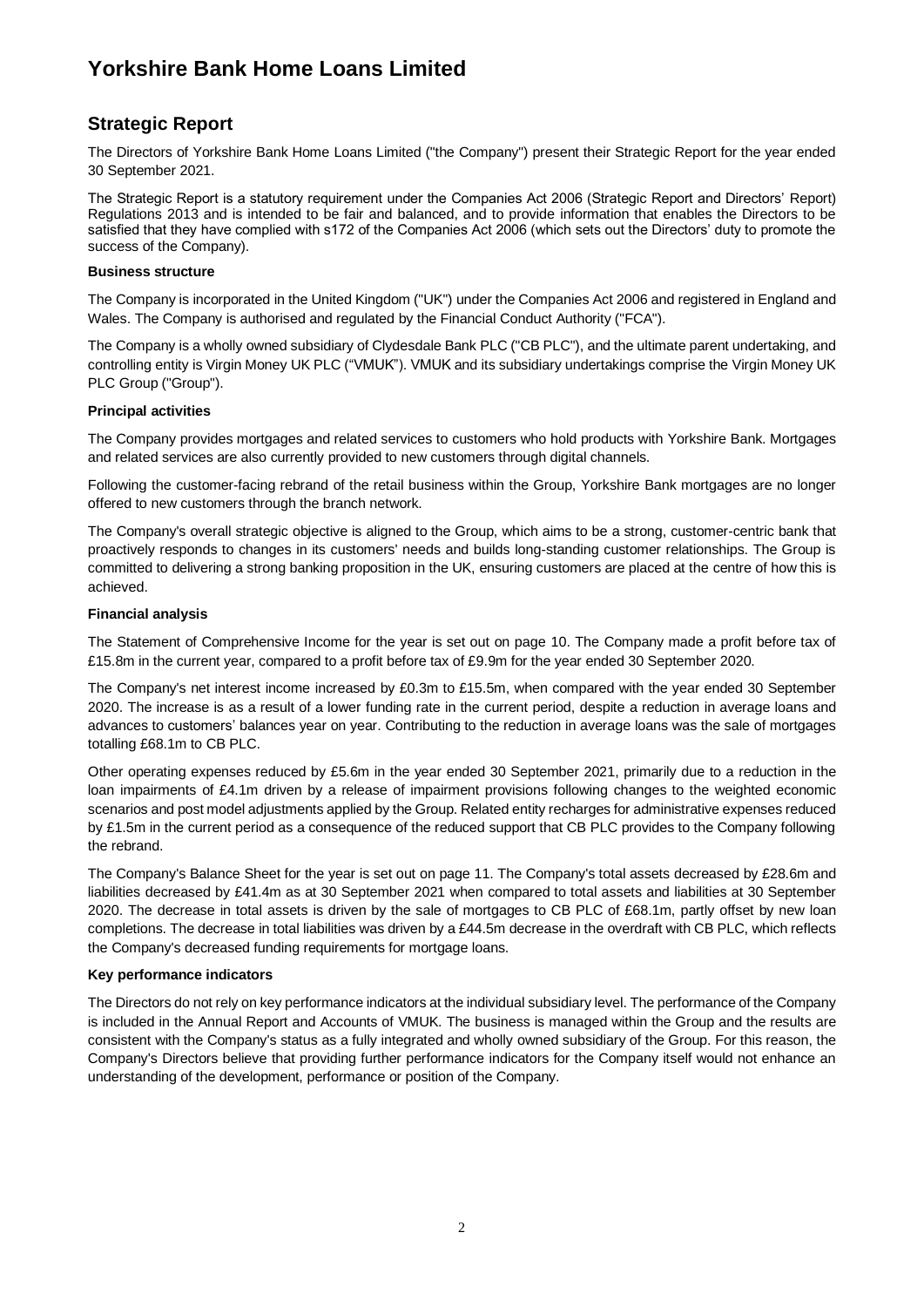# **Strategic Report (continued)**

### **Principal risks and mitigating actions**

The Company is exposed to a variety of risks through its normal operations. The most significant risks are described below.

- **Credit risk:** the potential that a counterparty will be unable to pay amounts in full when due. The Company replies on the Group's credit risk policies, procedures and mitigation strategies to manage credit risk. These are regularly reviewed and updated where necessary.
- **Market risk:** includes liquidity risk and interest rate risk. The primary objective for the management and oversight of market risk is to maintain the risk profile within approved risk appetite and limits, while implementing strategies that optimise stable current and future earnings from the impact of market volatility.
	- o **Liquidity risk:** the risk that the Company is unable to meet its current and future financial obligations as they fall due at acceptable cost. These obligations include the repayment of deposits on demand or at their contractual maturity dates, the repayment of borrowings and loan capital as they mature, the payment of operating expenses and tax, and the payment of dividends.
	- o **Interest rate risk:** comprises the sensitivity of the Company's current and future net interest income and economic value to movements in market interest rates. Interest rate risk is principally managed at the Virgin Money UK PLC Group level.
- **Compliance risk:** the risk that the Company fails to comply with its regulatory requirements with the potential that the Company:
	- treats customers unfairly, potentially exposing them to financial or other detriment;
	- is subject to legal or regulatory sanction;
	- suffers reputational damage; or
	- is used for the purposes of financial crime.

The Group Risk function supports the Company to develop policies, deliver training and perform monitoring checks to ensure compliance with regulatory requirements.

- **Legal risk:** the risk of legal sanction, material financial loss or loss of reputation that the Company may suffer as a result of its failure to comply with the law, inadequately document its contractual arrangements or inadequately assess and implement changes required by forthcoming legislation or emerging case law. The Group Legal function supports the Company in meeting its contractual obligations and assessing legal developments.
- **Operational risk:** the risk of loss resulting from inadequate or failed internal processes, people and systems or from external events. A range of indicators covering the Company's operations is reviewed by the Group Board regularly throughout the year. All key business processes are subject to periodic reviews by the Group's Risk and Internal Audit teams to ensure that appropriate controls are in place and operating effectively.

#### **Outlook**

Over the next twelve months the Company will continue to support the Group, in delivering on its targets and executing its strategy.

As the Group continues on its rebrand journey, it is expected that within the next 12 months the Company's mortgage portfolio will be rebranded to Virgin Money. Following the full integration and rebrand of the Group's legacy mortgage portfolios it is expected that new lending within the Company will be restricted solely to existing customers.

The Strategic report was approved by the Board of Directors on 14 December 2021 and was signed on its behalf by:

**Clifford Abrahams Director** 14 December 2021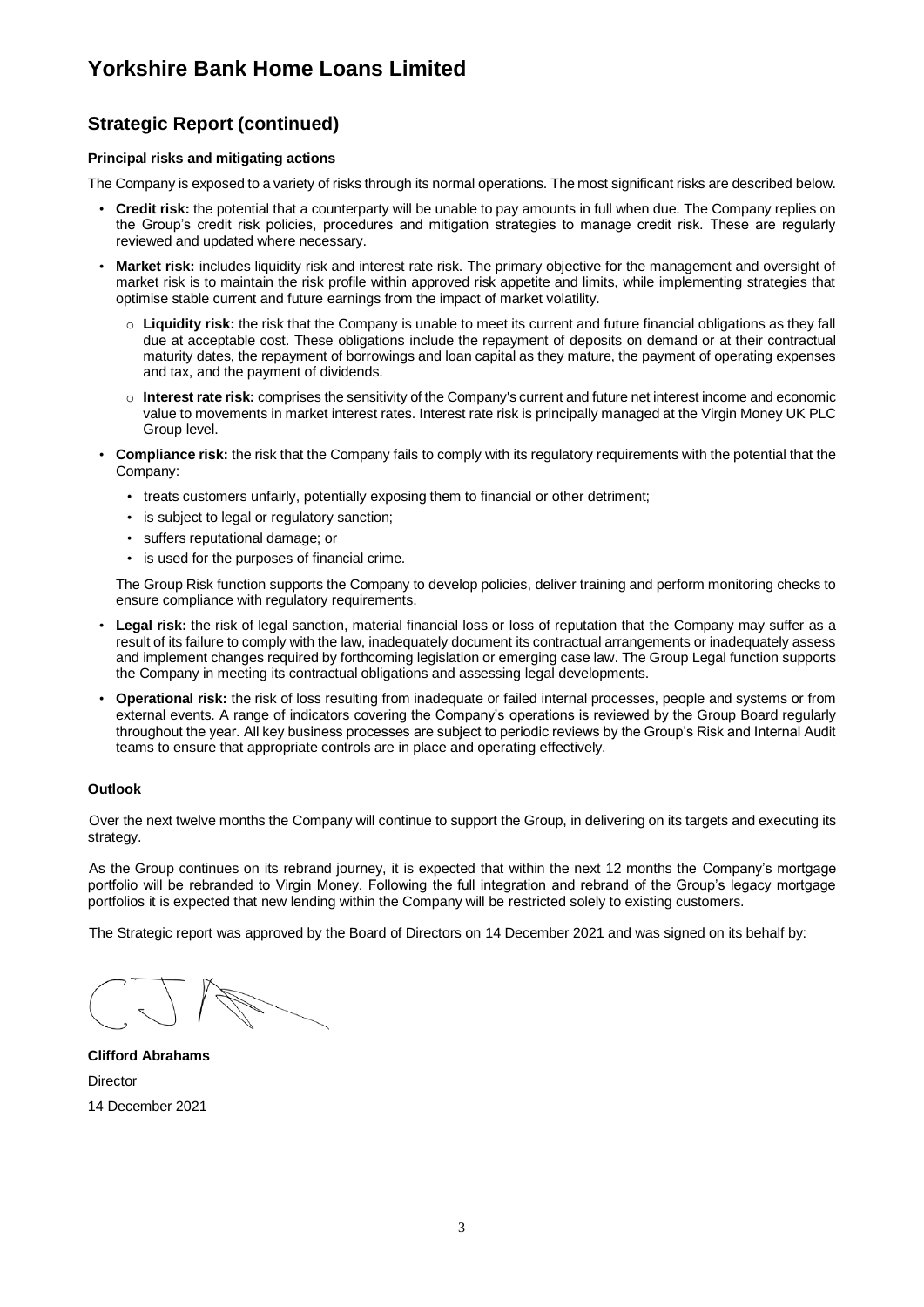# **Directors' Report**

The Directors present their Annual Report and audited Financial Statements of the Company for the year ended 30 September 2021.

# **Corporate governance**

Details of the corporate governance framework applying to the Company, are set out in the Corporate Governance Report within the Virgin Money UK PLC Annual Report and Accounts.

### **Profits and appropriations**

The profit attributable to the shareholders for the year ended 30 September 2021 amounted to £12.9m (2020: £8.0m). The results of the Company are analysed further in the Strategic Report.

No dividends were declared or paid during the year ended 30 September 2021 (2020: £Nil). The Directors recommend a final dividend totalling £30.0m for the year ended 30 September 2021 (2020: £Nil).

### **Future developments and financial risk management objectives and policies**

Information regarding future developments and financial risk management policies of the Company, in relation to the use of financial instruments that would otherwise be required to be disclosed in the Directors' Report, has been included in the Strategic Report and is discussed in further detail in note 17 to the financial statements.

### **Directors and Directors' interests**

The current Directors are shown on page 1. Under the terms of the Articles of Association of the Company, no Directors are required to retire by rotation.

### *Appointments*

Clifford Abrahams was appointed as a Director of the Company on 8 March 2021.

### *Resignations*

Ian Smith resigned as a Director of the Company on 14 October 2020. Mark Thundercliffe resigned as a Director of the Company on 7 March 2021.

#### *Directors' interests*

No Director had any interest in the shares of the Company at any time during the year.

### *Directors' liabilities*

During the year, Virgin Money UK PLC paid a premium for a contract insuring the Directors and Officers of Virgin Money UK PLC, its subsidiaries and controlled entities against personal liabilities which may arise in the course of the performance of their duties, as well as protecting the Group itself to the extent that it is obligated to indemnify Directors and Officers for such liability.

#### *Directors' remuneration*

The Directors of the Company are remunerated as employees of CB PLC, and do not receive incremental remuneration in respect of their duties as Directors of the Company. Due to the activity of the Company, the Directors believe it would be appropriate to reasonably apportion part of their remuneration as being in respect of their duties to the Company. The aggregate emoluments of the Directors of the Company were allocated as £4,000 (2020: £4,000) as part of the intercompany recharge.

#### **Employees**

The Company does not have any employees as it is serviced by the Virgin Money UK Group and its subsidiary undertakings.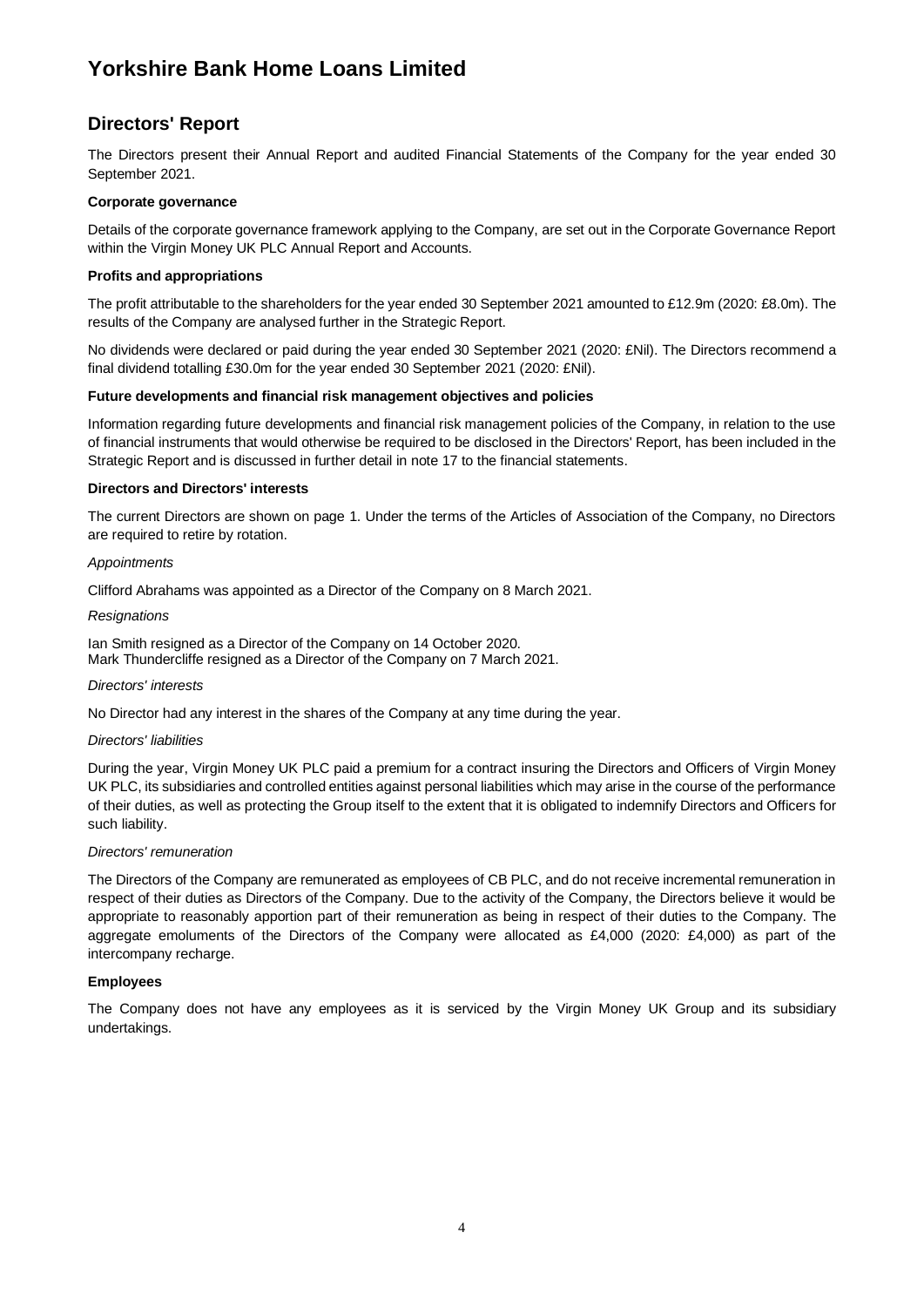# **Directors' Report (continued)**

# **Section 172 (1) Statement**

In accordance with the Companies Act 2006 (the 'Act') (as amended by the Companies (Miscellaneous Reporting) Regulations 2018), the Directors provide this statement describing how they have had regard to the matters set out in section 172(1) of the Act, when performing their duty to promote the success of the Company, under section 172.

In accordance with the Large and Medium-sized Companies and Groups (Accounts and Reports) Regulations 2008 (as amended by the Companies (Miscellaneous Reporting) Regulations 2018), this statement also provides details of how the Directors have engaged with and had regard to the interest of key stakeholders. . In accordance with section 426B of the Companies Act 2006, this statement is also available at [https://www.virginmoneyukplc.com/investor-relations.](https://clicktime.symantec.com/3P5CjwQQEAK5xVY9BmFYq686H2?u=https%3A%2F%2Fwww.virginmoneyukplc.com%2Finvestor-relations%2F)

The Company is a subsidiary of Virgin Money UK PLC (VMUK), and as such follows many of the processes and practices of this company, which can be found in the VMUK Annual Report and Accounts, a copy of which can be found online at VMUK's website: www.virginmoneyukplc.com/investor-relations/results-and-reporting/annual-reports.

The Board is responsible for leading stakeholder engagement, ensuring that the Company fulfils its obligations to those impacted by the business. Any decisions made by the Board are considered for their impact on stakeholders and the impact on the Company's success in the long term. The Board has considered key stakeholders in terms of section 172 as follows:

The Company has no employees and management of customers, Government and regulators, investors, society and environmental stakeholders is managed by the VMUK Board. As a result, the matters set out in section 172(1) regarding stakeholder engagement with employees, suppliers, customers and communities is not relevant to the Company.

# **Political donations**

No political donations were made throughout the year (2020: £Nil).

### **Significant contracts**

Details of related party transactions are set out in note 15 to the financial statements.

#### **Share capital**

Information about share capital is shown in note 11 to the financial statements.

#### **Going concern**

The Directors have made an assessment of the Company's ability to continue as a going concern and are satisfied that it has the resources to continue in business for at least 12 months from the approval of the financial statements. This assessment has taken into account of the impact of COVID-19 on the Company's current financial position and results and the potential impact in future financial periods.

The Company's use of the going concern basis for the preparation of the accounts is discussed in note 1 to the financial **statements** 

### **Events after the balance sheet date**

There were no events after the balance sheet date.

#### **Statement of Directors' responsibilities**

The Directors are responsible for preparing the Strategic report, Directors' report and financial statements in accordance with applicable law and regulations.

Company law requires the Directors to prepare financial statements for each financial year. Under that law, they are required to prepare the financial statements in accordance with International Accounting Standards (IASs) in conformity with the requirements of the Companies Act 2006. Under company law the Directors must not approve the financial statements unless they are satisfied that they give a true and fair view of the state of affairs of the Company and of the profit or loss of the Company for that year. In preparing these financial statements the Directors are required to:

- select suitable accounting policies in accordance with International Accounting Standard 8: Accounting Policies, Changes in Accounting Estimates and Errors and then apply them consistently;
- present information, including accounting policies, in a manner that provides relevant, reliable, comparable and understandable information;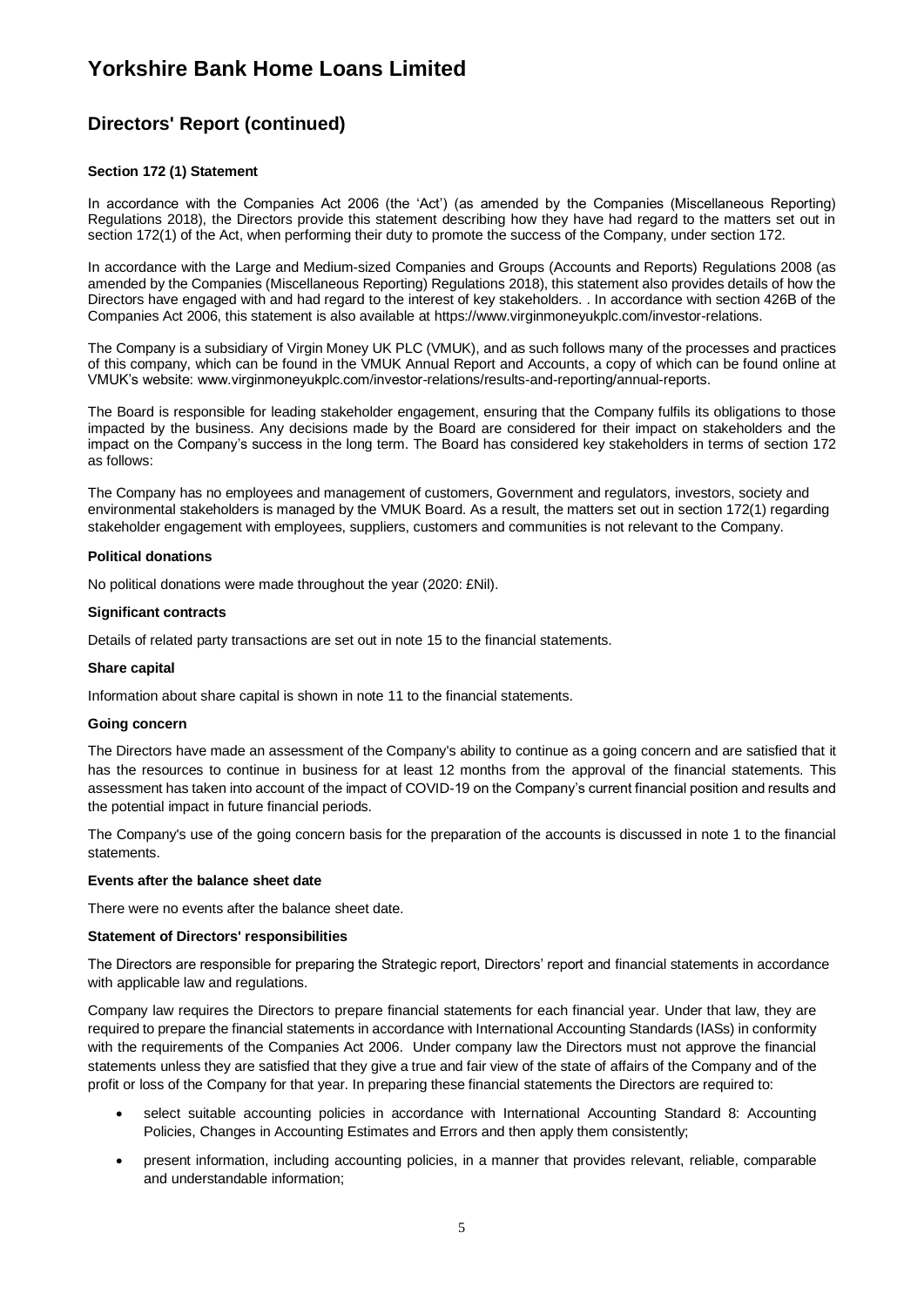# **Directors' Report (continued)**

# **Statement of Directors' responsibilities (continued)**

- provide additional disclosures when compliance with the specific requirements in IASs is insufficient to enable users to understand the impact of particular transactions, other events and conditions on the financial performance;
- state that the Company has complied with IASs, subject to any material departures disclosed and explained in the financial statements;
- make judgements and accounting estimates that are reasonable; and
- make an assessment of the Company's ability to continue as a going concern.

The Directors are responsible for keeping adequate accounting records that are sufficient to show and explain the Company's transactions and disclose with reasonable accuracy at any time the financial position of the Company and enable them to ensure that the financial statements comply with the Companies Act 2006. They are also responsible for safeguarding the assets of the Company and hence for taking reasonable steps for the prevention and detection of fraud and other irregularities.

### **Auditors**

In accordance with the provisions of the Companies Act 2006, as amended, the Company has dispensed with the laying of financial statements before a general meeting, the holding of annual general meetings and the obligation to appoint auditors annually.

The Directors who were members of the Board at the time of signing the report are listed on page 1. Having made enquiries of fellow Directors and of the Company's auditors, each of these Directors confirms that:

- (i) to the best of each Director's knowledge and belief, there is no information relevant to the preparation of their report of which the Company's auditors are unaware; and
- (ii) each Director has taken all the steps a Director might reasonably be expected to have taken to be aware of relevant audit information and to establish that the Company's auditors are aware of that information.

The Directors' Report was approved by the Board of Directors on 14 December 2021 and was signed on its behalf by:

**Clifford Abrahams** Director 14 December 2021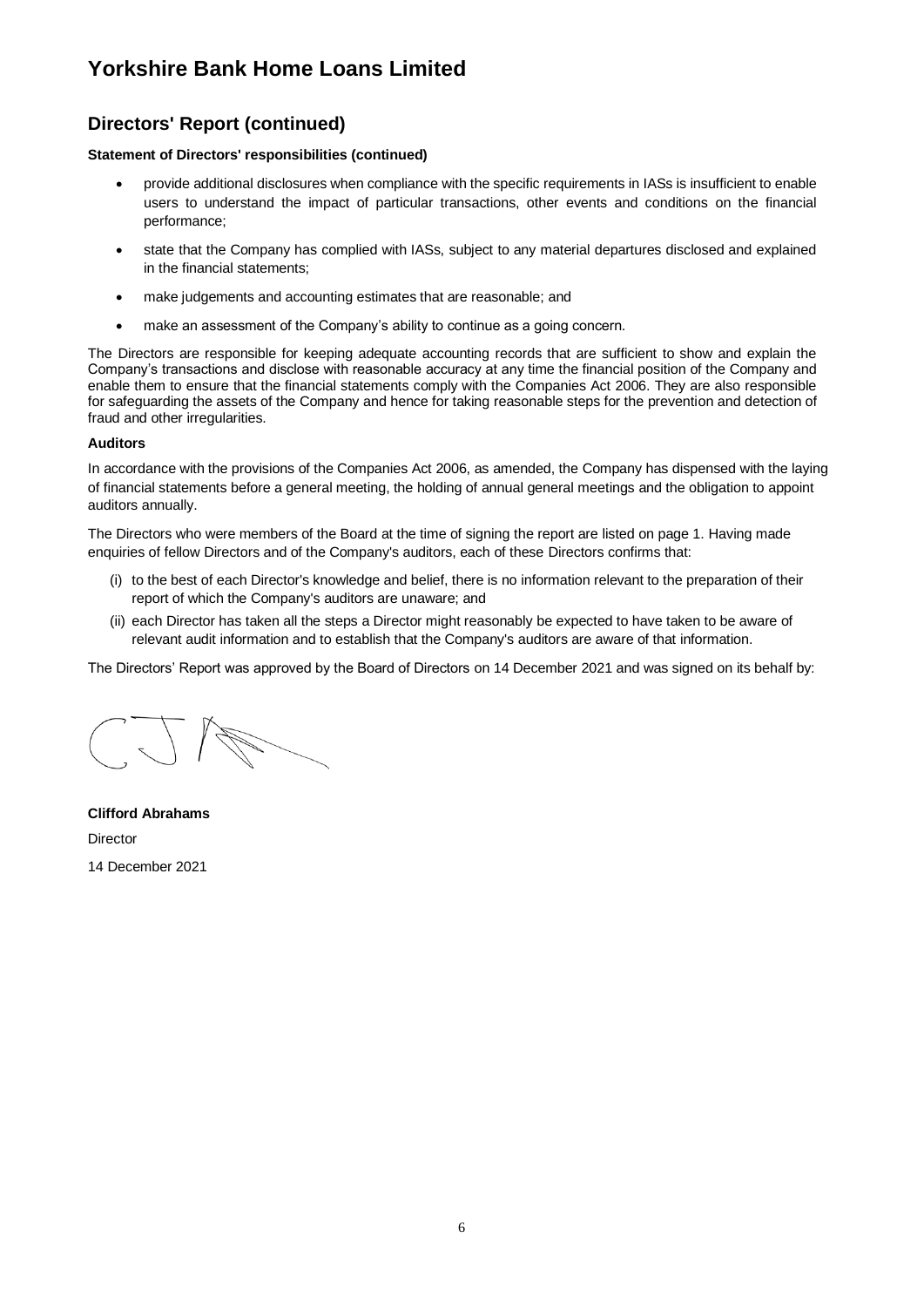# **Independent Auditor's Report to the Members of Yorkshire Bank Home Loans Limited**

# **Opinion**

We have audited the financial statements of Yorkshire Bank Home Loans Limited for the year ended 30 September 2021 which comprise the Statement of Comprehensive Income, the Balance Sheet, the Statement of Changes in Shareholders' Equity, the Statement of Cash Flows, and the related notes 1 to 18, including a summary of significant accounting policies. The financial reporting framework that has been applied in their preparation is applicable law and International Accounting Standards in conformity with the requirements of the Companies Act 2006.

In our opinion, the financial statements:

- give a true and fair view of the company's affairs as at 30 September 2021 and of its profit for the year then ended;
- have been properly prepared in accordance with International Accounting Standards in conformity with the requirements of the Companies Act 2006; and
- have been prepared in accordance with the requirements of the Companies Act 2006.

### **Basis for opinion**

We conducted our audit in accordance with International Standards on Auditing (UK) (ISAs (UK)) and applicable law. Our responsibilities under those standards are further described in the Auditor's responsibilities for the audit of the financial statements section of our report. We are independent of the company in accordance with the ethical requirements that are relevant to our audit of the financial statements in the UK, including the FRC's Ethical Standard, and we have fulfilled our other ethical responsibilities in accordance with these requirements.

We believe that the audit evidence we have obtained is sufficient and appropriate to provide a basis for our opinion.

#### **Conclusions relating to going concern**

In auditing the financial statements, we have concluded that the directors' use of the going concern basis of accounting in the preparation of the financial statements is appropriate. Our evaluation of the directors' assessment of the company's ability to continue to adopt the going concern basis of accounting included:

- We obtained management's going concern assessment for the company, including forecasts for the going concern period covering a minimum of 12 months from the approval of the financial statements.
- We evaluated the company's forecasts and challenged key assumptions in the context for company historical records.
- We compared previous periods' budgeted financial information with historical actual results, in order to form a view on the reliability of management's forecasting process.
- We considered whether there were other events subsequent to the balance sheet date which could have a bearing on the going concern conclusion.
- We reviewed regulatory correspondence and board meeting minutes to identify events or conditions that may impact the company's ability to continue as a going concern.

Based on the work we have performed, we have not identified any material uncertainties relating to events or conditions that, individually or collectively, may cast significant doubt on the company's ability to continue as a going concern for a period of twelve months from when the financial statements are authorised for issue.

Our responsibilities and the responsibilities of the directors with respect to going concern are described in the relevant sections of this report. However, because not all future events or conditions can be predicted, this statement is not a guarantee as to the company's ability to continue as a going concern.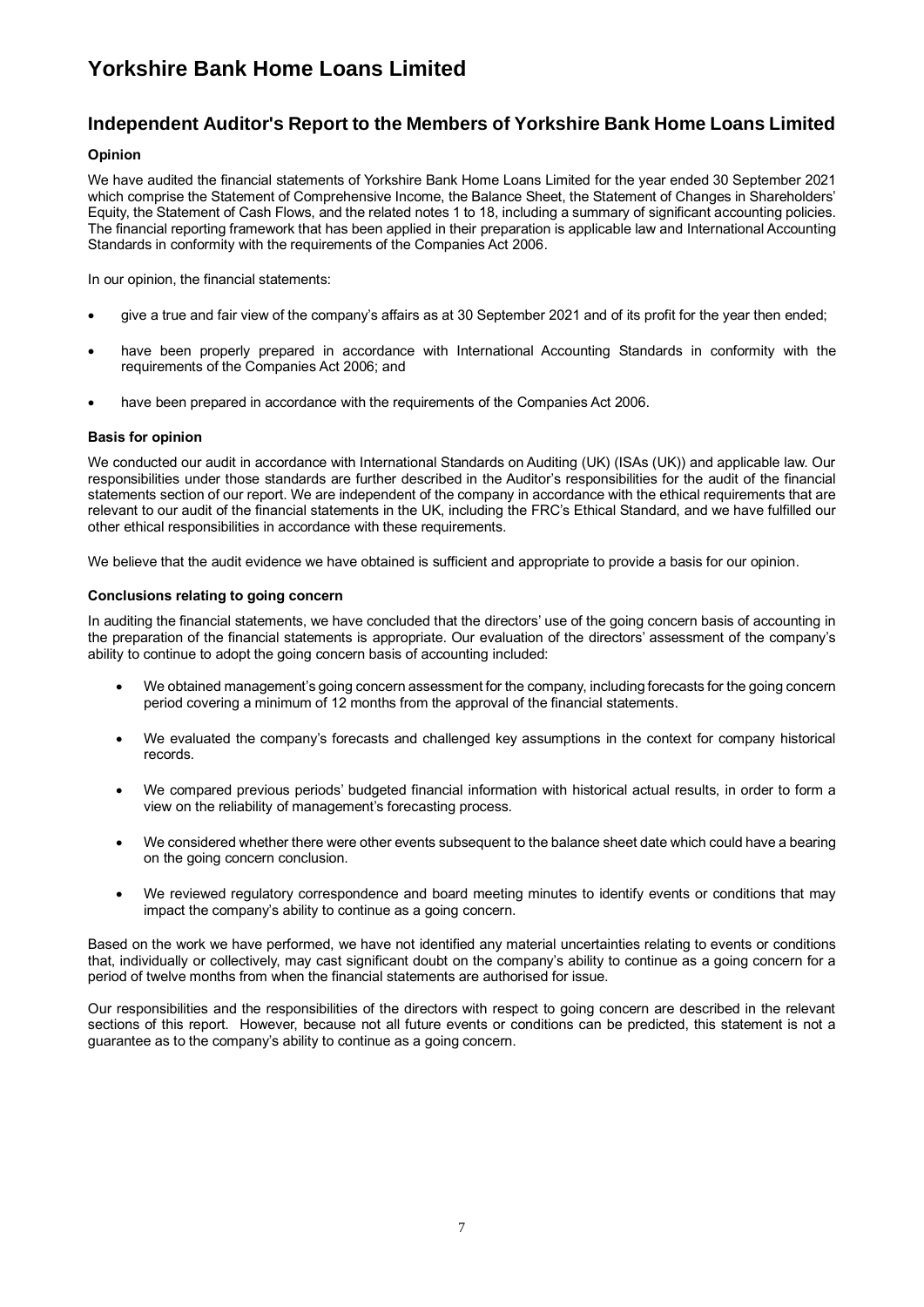# **Independent Auditor's Report to the Members of Yorkshire Bank Home Loans Limited (continued)**

# **Other information**

The other information comprises the information included in the annual report, other than the financial statements and our auditor's report thereon. The directors are responsible for the other information contained within the annual report.

Our opinion on the financial statements does not cover the other information and, except to the extent otherwise explicitly stated in this report, we do not express any form of assurance conclusion thereon.

Our responsibility is to read the other information and, in doing so, consider whether the other information is materially inconsistent with the financial statements or our knowledge obtained in the course of the audit or otherwise appears to be materially misstated. If we identify such material inconsistencies or apparent material misstatements, we are required to determine whether there is a material misstatement in the financial statements themselves. If, based on the work we have performed, we conclude that there is a material misstatement of the other information, we are required to report that fact.

We have nothing to report in this regard.

# **Opinions on other matters prescribed by the Companies Act 2006**

In our opinion, based on the work undertaken in the course of the audit:

- the information given in the strategic report and the directors' report for the financial year for which the financial statements are prepared is consistent with the financial statements; and
- the strategic report and directors' report have been prepared in accordance with applicable legal requirements.

### **Matters on which we are required to report by exception**

In the light of the knowledge and understanding of the company and its environment obtained in the course of the audit, we have not identified material misstatements in the strategic report or directors' report.

We have nothing to report in respect of the following matters in relation to which the Companies Act 2006 requires us to report to you if, in our opinion:

- adequate accounting records have not been kept, or returns adequate for our audit have not been received from branches not visited by us; or
- the financial statements are not in agreement with the accounting records and returns; or
- certain disclosures of directors' remuneration specified by law are not made; or
- we have not received all the information and explanations we require for our audit

#### **Responsibilities of directors**

As explained more fully in the directors' responsibilities statement set out on page 6, the directors are responsible for the preparation of the financial statements and for being satisfied that they give a true and fair view, and for such internal control as the directors determine is necessary to enable the preparation of financial statements that are free from material misstatement, whether due to fraud or error.

In preparing the financial statements, the directors are responsible for assessing the company's ability to continue as a going concern, disclosing, as applicable, matters related to going concern and using the going concern basis of accounting unless the directors either intend to liquidate the company or to cease operations, or have no realistic alternative but to do so.

#### **Auditor's responsibilities for the audit of the financial statements**

Our objectives are to obtain reasonable assurance about whether the financial statements as a whole are free from material misstatement, whether due to fraud or error, and to issue an auditor's report that includes our opinion. Reasonable assurance is a high level of assurance, but is not a guarantee that an audit conducted in accordance with ISAs (UK) will always detect a material misstatement when it exists. Misstatements can arise from fraud or error and are considered material if, individually or in the aggregate, they could reasonably be expected to influence the economic decisions of users taken on the basis of these financial statements.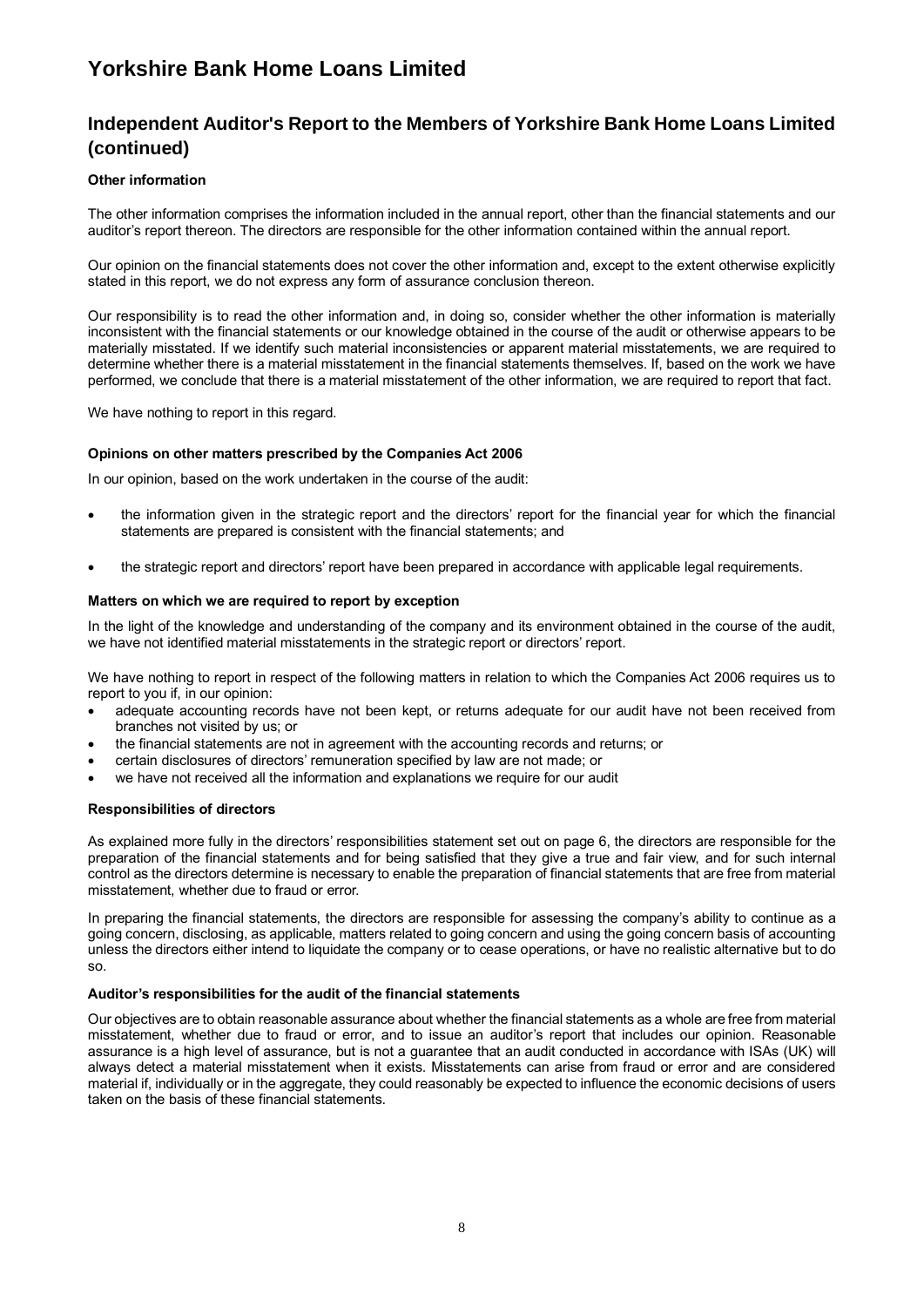# **Independent Auditor's Report to the Members of Yorkshire Bank Home Loans Limited (continued)**

# *Explanation as to what extent the audit was considered capable of detecting irregularities, including fraud*

Irregularities, including fraud, are instances of non-compliance with laws and regulations. We design procedures in line with our responsibilities, outlined above, to detect irregularities, including fraud. The risk of not detecting a material misstatement due to fraud is higher than the risk of not detecting one resulting from error, as fraud may involve deliberate concealment by, for example, forgery or intentional misrepresentations, or through collusion. The extent to which our procedures are capable of detecting irregularities, including fraud is detailed below. However, the primary responsibility for the prevention and detection of fraud rests with both those charged with governance of the entity and management.

- We obtained an understanding of the legal and regulatory frameworks that are applicable to the company and determined that the most significant are the Companies Act 2006, UK Tax Legislation as enforced by HM Revenue and Customs and International Accounting Standards.
- We understood how the company is complying with those frameworks by making enquiries of management, and through discussions with those charged with governance. We also reviewed minutes of the Board and gained an understanding of the company's approach to governance, demonstrated by the Board's approval of the company's governance framework.
- We assessed the susceptibility of the company's financial statements to material misstatement, including how fraud might occur by obtaining an understanding of the company's fraud risk assessment process, inspecting the company's fraud prevention policies and inquiring with appropriate levels of management and other personnel.
- Based on this understanding we designed our audit procedures to identify non-compliance with such laws and regulations. Our procedures involved testing key entity-level controls, inquiring with Legal Counsel and the Head of Fraud Strategy Integration regarding their knowledge of any actual or suspected fraud or non-compliance, reviewing legal and regulatory correspondence, the litigation register and Board minutes.

A further description of our responsibilities for the audit of the financial statements is located on the Financial Reporting Council's website at https://www.frc.org.uk/auditorsresponsibilities. This description forms part of our auditor's report.

### **Use of our report**

This report is made solely to the company's members, as a body, in accordance with Chapter 3 of Part 16 of the Companies Act 2006. Our audit work has been undertaken so that we might state to the company's members those matters we are required to state to them in an auditor's report and for no other purpose. To the fullest extent permitted by law, we do not accept or assume responsibility to anyone other than the company and the company's members as a body, for our audit work, for this report, or for the opinions we have formed.

Engl & Young LLP

Blake Adlem (Senior statutory auditor) **for and on behalf of Ernst & Young LLP, Statutory Auditor, Edinburgh 15 December 2021**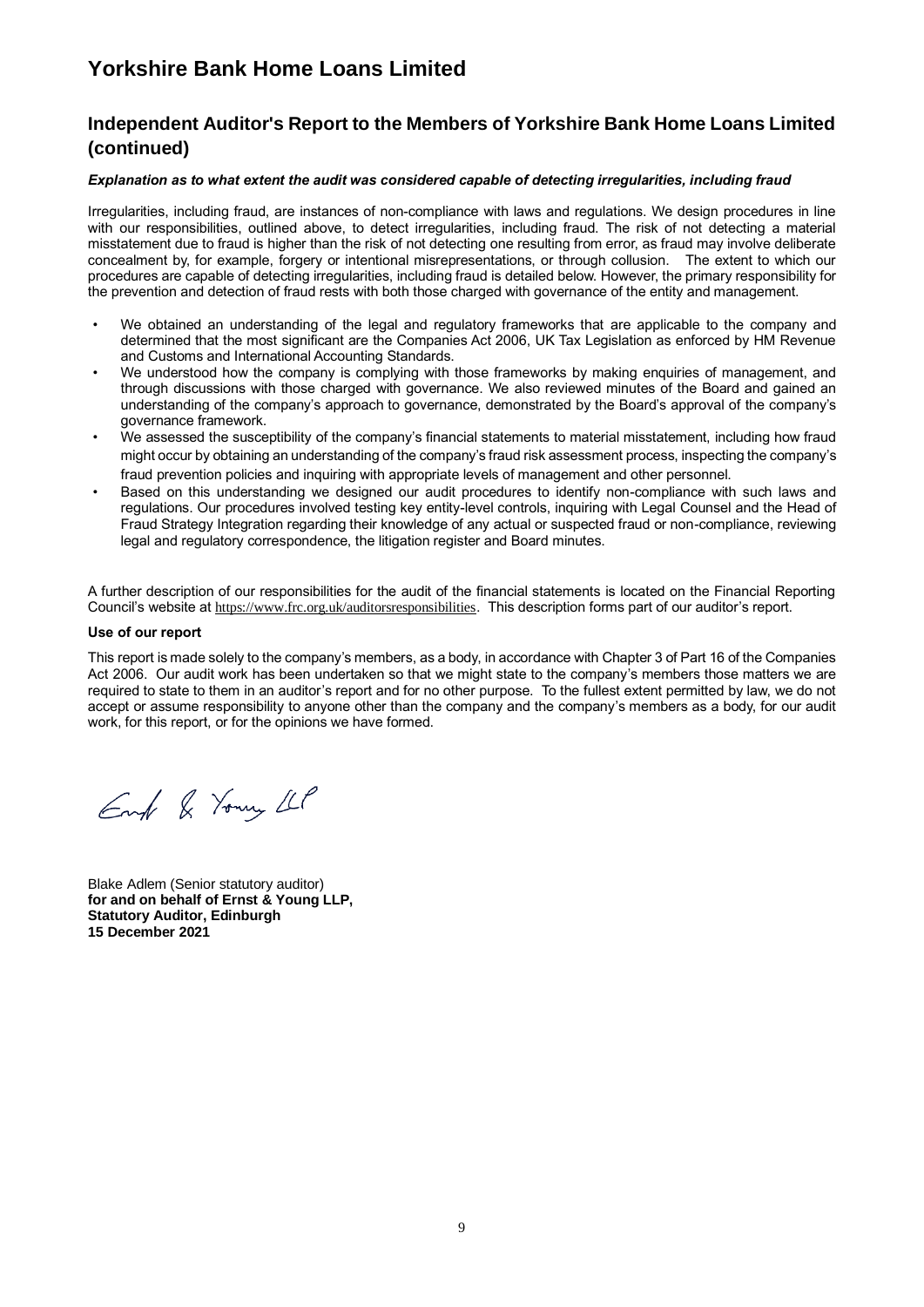# **Statement of Comprehensive Income**

For the year ended 30 September 2021

|                                                                           |             | 2021    | 2020      |
|---------------------------------------------------------------------------|-------------|---------|-----------|
|                                                                           | <b>Note</b> | £'000   | £'000     |
| Interest income and similar income                                        |             | 24,482  | 27,731    |
| Interest expense and similar charges                                      |             | (8,957) | (12, 482) |
| <b>Net Interest Income</b>                                                |             | 15,525  | 15,249    |
| Fee and Commission income                                                 |             | 351     | 278       |
| Other operating expenses                                                  | 4           | (31)    | (5,667)   |
| Profit on ordinary activities before tax                                  |             | 15,845  | 9,860     |
| Tax Charge                                                                | 5           | (2,993) | (1,864)   |
| Profit for the year attributable to equity holders                        |             | 12,852  | 7,996     |
| Total Comprehensive income for the year attributable to<br>equity holders |             | 12,852  | 7,996     |

The Company has no recognised gains or losses other than those disclosed above.

All material items dealt with in arriving at the profit before tax for 2021 and 2020 relate to continuing operations.

The notes on pages 14 to 31 form an integral part of these financial statements.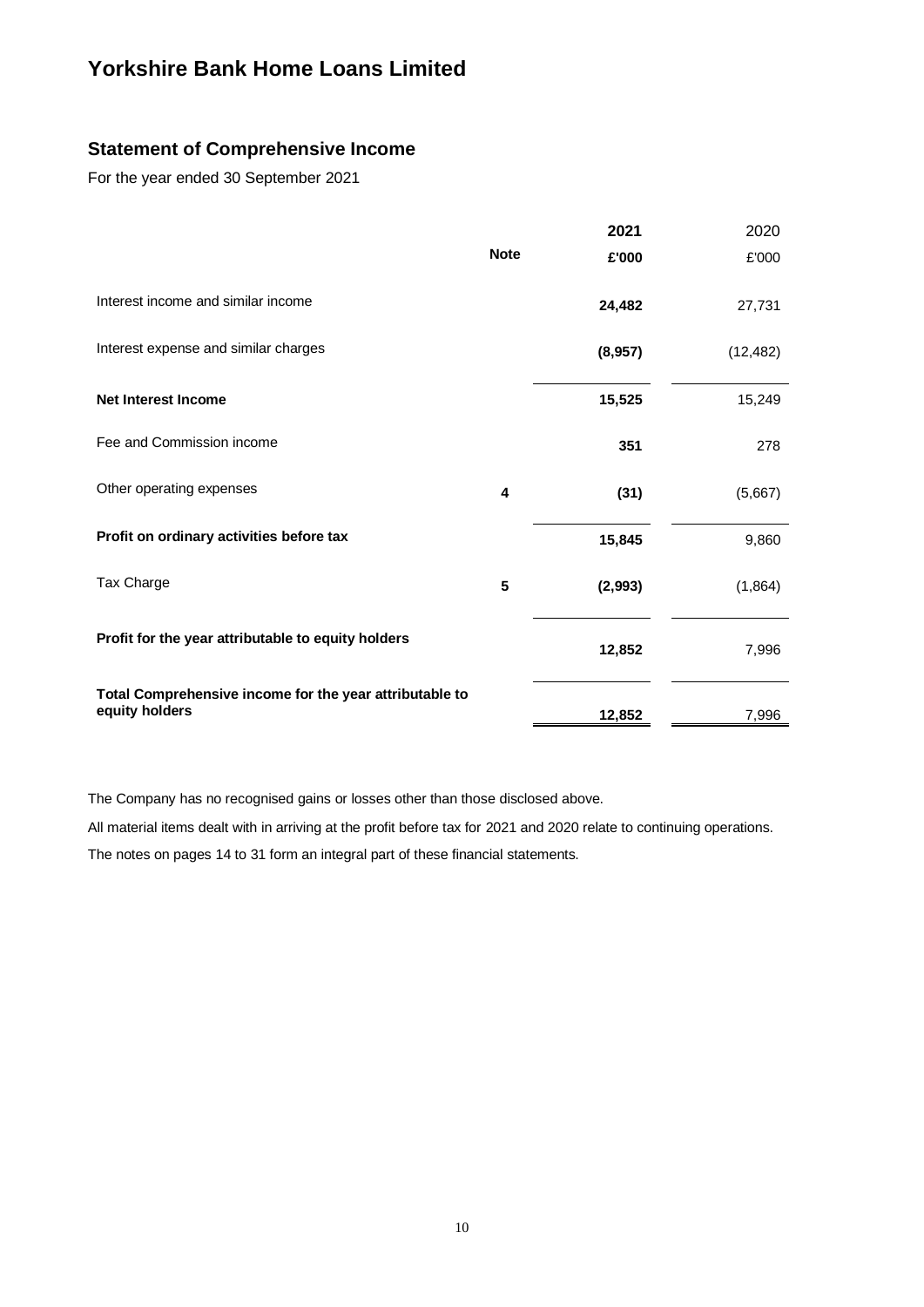# **Balance Sheet**

As at 30 September 2021

|                                     |                         | 2021    | 2020    |
|-------------------------------------|-------------------------|---------|---------|
|                                     | <b>Note</b>             | £'000   | £'000   |
| <b>Assets</b>                       |                         |         |         |
| Loans and advances to customers     | 6                       | 872,264 | 900,834 |
| Deferred tax asset                  | $\overline{\mathbf{r}}$ | 91      | 84      |
| <b>Total Assets</b>                 |                         | 872,355 | 900,918 |
| <b>Liabilities</b>                  |                         |         |         |
| Overdraft due to related party      | 8                       | 824,446 | 868,969 |
| Trade and other payables            | 9                       | 3,000   | 1,629   |
| Other liabilities                   | 10                      | 2,223   | 486     |
| <b>Total Liabilities</b>            |                         | 829,669 | 871,084 |
| <b>Shareholders' Equity</b>         |                         |         |         |
| Share Capital                       | 11                      |         |         |
| Retained earnings                   |                         | 42,686  | 29,834  |
| Total Shareholders' equity          |                         | 42,686  | 29,834  |
| <b>Total Liabilities and Equity</b> |                         | 872,355 | 900,918 |

The notes on pages 14 to 31 form an integral part of these financial statements.

The financial statements were approved by the Board of Directors on 14 December 2021 and were signed on its behalf by:

**Clifford Abrahams** Director 14 December 2021 Company No: 01855020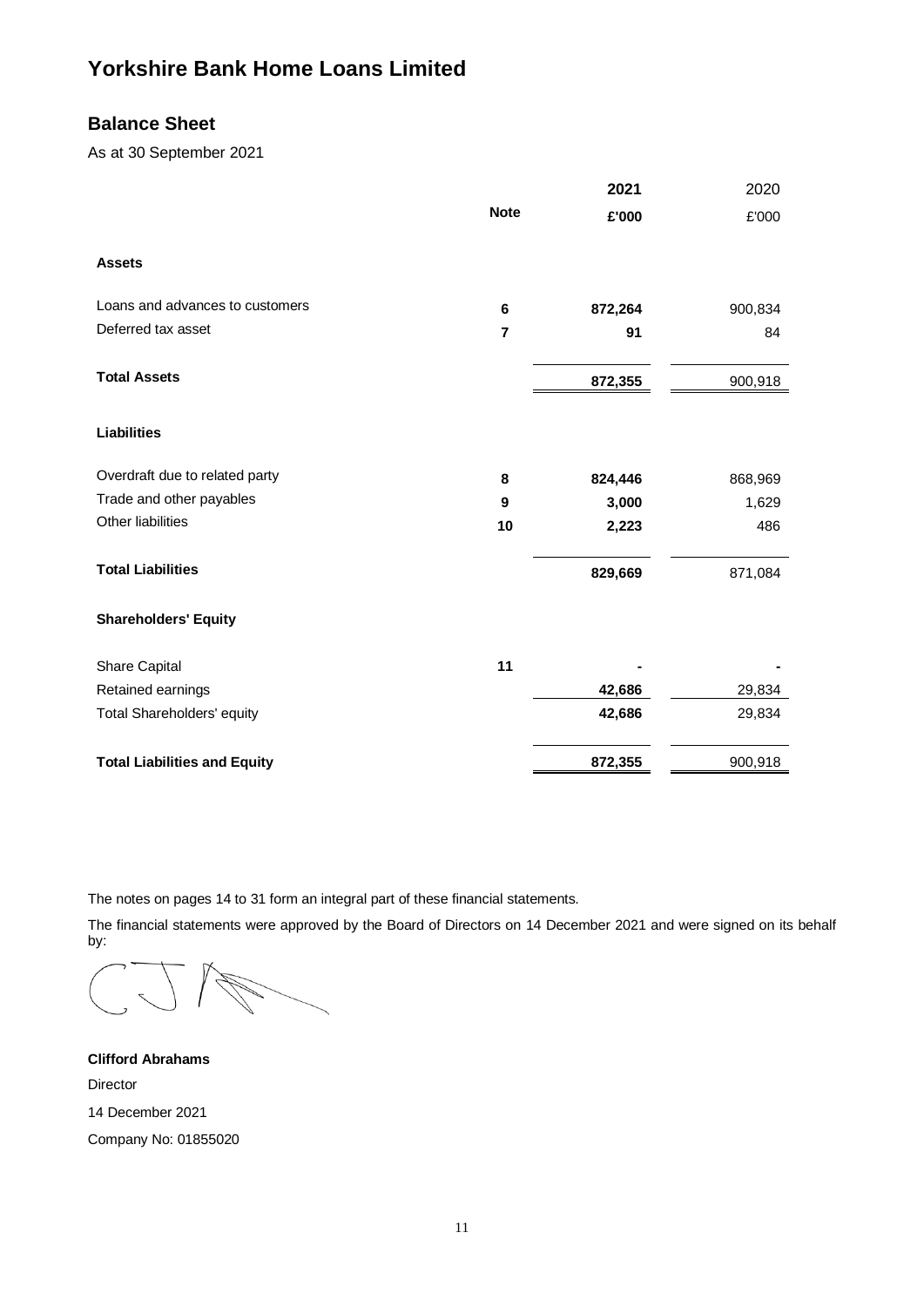# **Statement of Changes in Shareholders' Equity**

For the year ended 30 September 2021

|                                                           | <b>Notes</b> | <b>Share</b><br><b>Capital</b><br>£'000 | <b>Retained</b><br><b>Earnings</b><br>£'000 | <b>Total</b><br>£'000 |
|-----------------------------------------------------------|--------------|-----------------------------------------|---------------------------------------------|-----------------------|
| Balance at 1 October 2019                                 |              |                                         | 21,838                                      | 21,838                |
| Total comprehensive income for the year<br>Dividends paid | 12           |                                         | 7,996                                       | 7,996                 |
| Balance at 30 September 2020                              |              |                                         | 29,834                                      | 29,834                |
| Balance at 1 October 2020                                 |              |                                         | 29,834                                      | 29,834                |
| Total comprehensive income for the year                   |              |                                         | 12,852                                      | 12,852                |
| Dividends paid                                            | 12           |                                         |                                             |                       |
| Balance at 30 September 2021                              |              |                                         | 42,686                                      | 42,686                |

The notes on pages 14 to 31 form an integral part of these financial statements.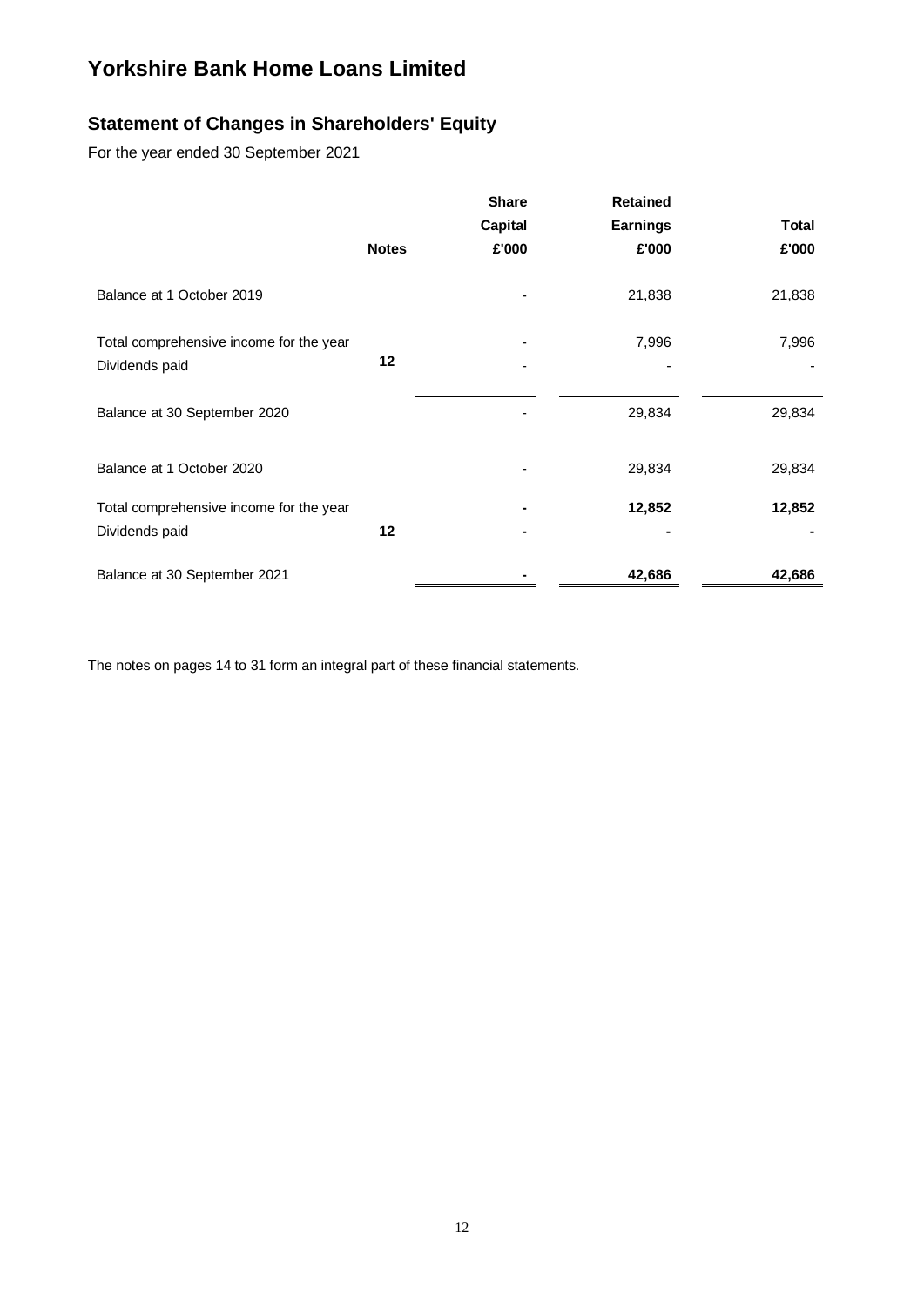# **Statement of Cash Flows**

For the year ended 30 September 2021

|                                                  |             | 2021       | 2020        |
|--------------------------------------------------|-------------|------------|-------------|
|                                                  | <b>Note</b> | £'000      | £'000       |
| <b>Operating activities</b>                      |             |            |             |
| Profit on ordinary activities before tax         |             | 15,845     | 9,860       |
| Adjustments for non-cash movements:              |             |            |             |
| Non-cash movements included in profit before tax |             | (15, 525)  | (15, 249)   |
| Changes in operating assets                      | 13          | 27,666     | 165,114     |
| Changes in operating liabilities                 | 13          | 1,737      | (996)       |
| Interest received                                |             | 25,386     | 27,427      |
| Group relief paid                                |             | (1,629)    | (3,072)     |
| Tax paid                                         |             |            |             |
| Net cash provided by operating activities        |             | 53,480     | 183,084     |
| Net cash provided by investing activities        |             |            |             |
| <b>Financing Activities</b>                      |             |            |             |
| Interest paid                                    |             | (8,957)    | (12, 482)   |
| Dividends paid                                   |             |            |             |
| Net cash used in financing activities            |             | (8,957)    | (12, 482)   |
| Net increase in cash and cash equivalents        |             | 44,523     | 170,602     |
| Cash and cash equivalents at beginning of year   |             | (868, 969) | (1,039,571) |
| Cash and cash equivalents at end of year         | 8           | (824, 446) | (868, 969)  |

The notes on pages 14 to 31 form an integral part of these financial statements.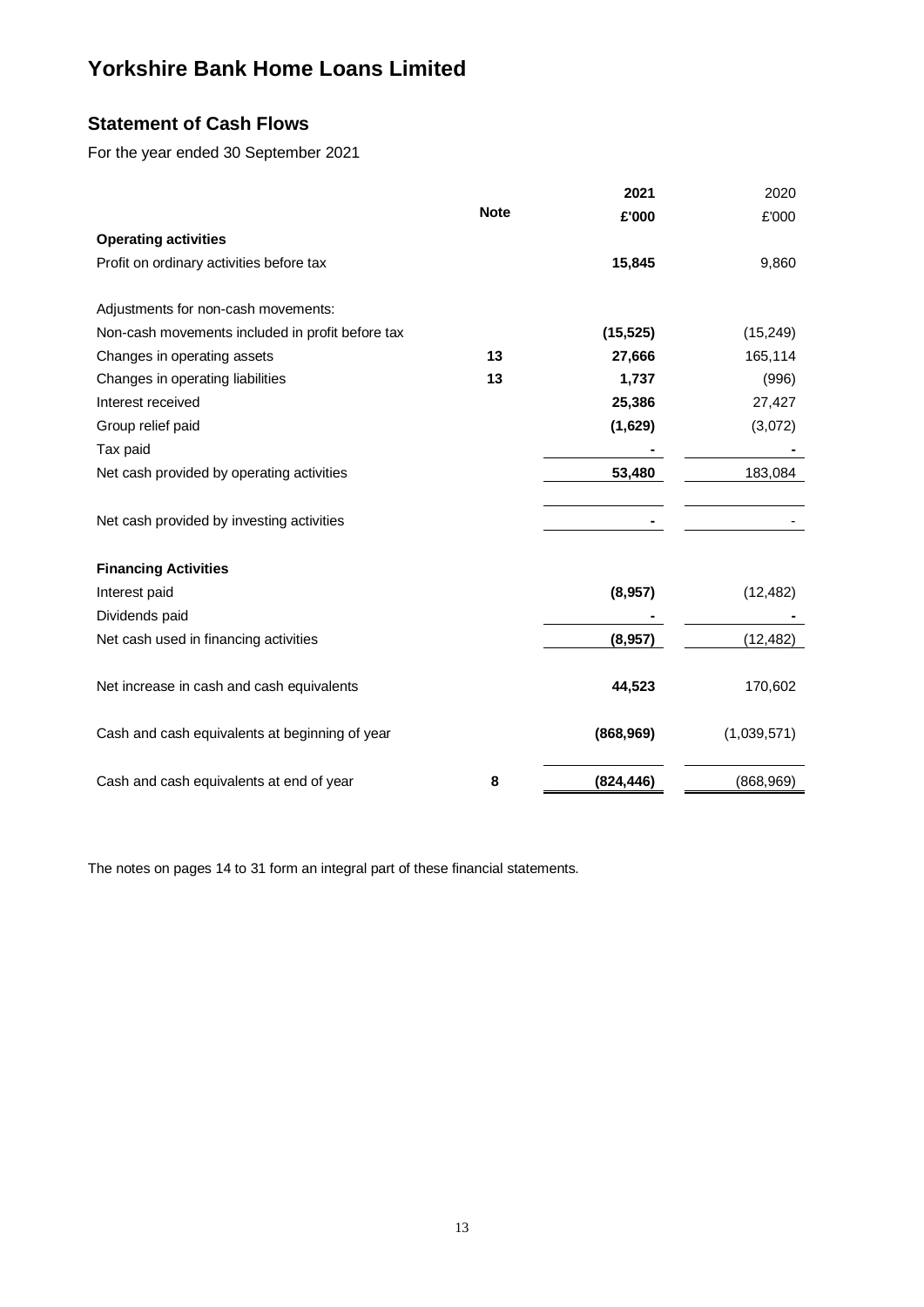# **Notes to the Financial Statements**

For the year ended 30 September 2021

# **1. Basis of preparation**

# **Reporting entity**

The Company is incorporated in the UK and registered in England and Wales.

The Company is a wholly owned subsidiary of Clydesdale Bank PLC ("CB PLC") a company incorporated in the UK and registered in Scotland. The ultimate parent undertaking and controlling party is Virgin Money UK PLC ("VMUK"), a company incorporated in the UK and registered in England and Wales.

The smallest group in which the results of the Company are consolidated is that headed by CB PLC. VMUK and its subsidiary undertakings comprise the Virgin Money UK PLC Group ("the Group"), the largest group in which the results of the Company are consolidated.

The consolidated financial statements of Virgin Money UK PLC may be obtained from the registered office at Jubilee House, Gosforth, Newcastle upon Tyne, NE3 4PL.

# **Statement of compliance**

The financial statements, which should be read in conjunction with the Strategic Report and the Directors' Report, have been prepared in accordance with International Accounting Standards (IASs) in conformity with the requirements of the Companies Act 2006<sup>1</sup>.

### **Basis of measurement**

The financial information has been prepared under the historical cost convention. A summary of key accounting policies is set out in note 2.

# **Going concern**

The Company's business activities, together with the factors likely to affect its future development, performance and position, are set out in the Strategic report. In addition, note 17 to the financial statements includes the Company's risk and capital management objectives.

In assessing the Company's going concern position as at 30 September 2021, the Directors have considered a number of factors, including the current balance sheet position and the Company's ongoing income and expenditure, taking account of possible changes in trading performance. As a consequence, the Directors have a reasonable expectation that the Company has adequate resources to continue in operational existence for the foreseeable future, and at least 12 months from the approval of the financial statements, and therefore believe that the Company is well placed to manage its business risks successfully in line with its business model and strategic aims. This includes the impact of COVID-19 on the Company's current financial position and results and the potential impact in future financial periods. Accordingly, the Directors adopt the going concern basis in preparing the Annual Report and Financial Statements.

<sup>1</sup> As the Company's accounting year straddles 31 December 2020, the date the UK ceased to be subject to EU law, the 2021 published financial reports are required to follow EU adopted international accounting standards. From 1 October 2021, the Company will follow and refer only to UK adopted international accounting standards, with the UK Endorsement Board being the body responsible for providing authorisation for the use of new IASB standards, amendments or interpretations in the UK from 1 January 2021. As at 30 September 2021, there were no material endorsement disparities between the UK and EU.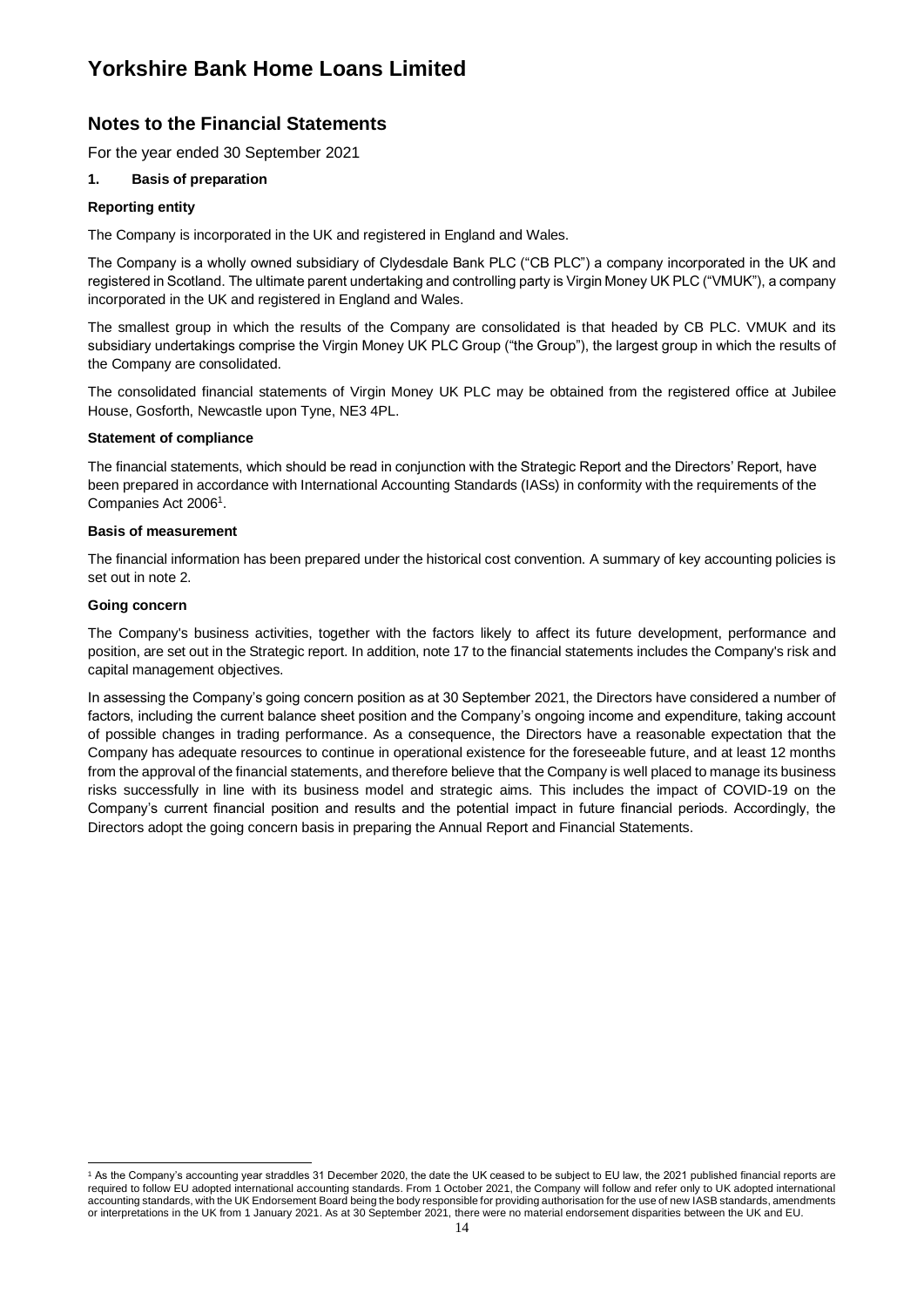# **Notes to the Financial Statements (continued)**

# **2. Accounting polices**

# **New accounting standards and interpretations**

The Company has adopted a number of International Accounting Standards Board (IASB) pronouncements in the current financial year, none of which have had a material impact on the financial statements:

- amendments to IFRS 3 'Business Combinations' issued October 2018 and effective for financial years beginning on or after 1 January 2020. This amendment revises the definition of a business and will assist in clarifying whether a transaction is an asset acquisition or a business combination; and
- amendment to IAS 1 and IAS 8 'Definition of Material' issued in October 2018 and effective prospectively for financial years beginning on or after 1 January 2020. The amendments are intended to make the definition of material easier to understand and are not intended to alter the underlying concept of materiality in IASs. The concept of obscuring' material information with immaterial information has been included as part of the new definition.

# **New accounting standards and interpretations not yet adopted**

The IASB has issued a number of minor amendments to IASs that are not mandatory for 30 September 2021 reporting periods and have not been early adopted by the Company. These amendments are not expected to have a material impact for the Company and have therefore not been listed.

### **Functional and presentation currency**

Items included in the financial statements are measured using the currency of the primary economic environment in which the entity operates (the "functional currency"). The financial statements are presented in pounds sterling (GBP), which is also the Company's presentation currency, rounded to the nearest thousand pounds (£'000) unless otherwise stated.

### **Revenue recognition**

### *Net interest income*

Interest income is reflected in the statement of comprehensive income using the effective interest method.

The effective interest method is a method of calculating amortisation using the effective interest rate of a financial asset or financial liability. The effective interest rate is the rate that exactly discounts the estimated future cash payments or receipts over the expected life of the financial instrument to the net carrying amount of the financial asset or liability.

When calculating the effective interest rate, the cash flows are estimated considering all contractual terms of the financial instrument (e.g. prepayment, call and similar options) excluding future credit losses.

The calculation of the effective interest rate includes all fees paid or received between parties to the contract that are an integral part of the effective interest rate, transaction costs, and all other premiums or discounts. Where it is not possible to estimate reliably the cash flows or the expected life of a financial instrument (or group of financial instruments), the contractual cash flows over the full contractual term of the financial instrument (or group of financial instruments) are used.

Interest income on financial assets in impairment Stages 1 and 2 is recognised on the unwind of the discount from the initial recognition of the expected credit loss (ECL) using the original effective rate of interest. Once a financial asset or group of similar financial assets has been categorised as credit-impaired (Stage 3), interest income is recognised on the net carrying value (after the ECL allowance) using the asset's original effective interest rate. The interest income for purchase or originated credit impaired financial assets is calculated using the credit-adjusted effective interest rate applied to the amortised cost of the financial asset from initial recognition.

Loan origination and commitment fees are recognised as revenue within the effective interest rate calculation. When the non-utilisation of a commitment fee occurs, this is taken as revenue upon expiry of the agreed commitment period. Loan related administration and service fees are recognised as revenue over the period of service.

Direct loan origination costs are netted against loan origination fees and the net amount recognised as revenue over the life of the loan as an adjustment of yield. All other loan related costs are expensed as incurred.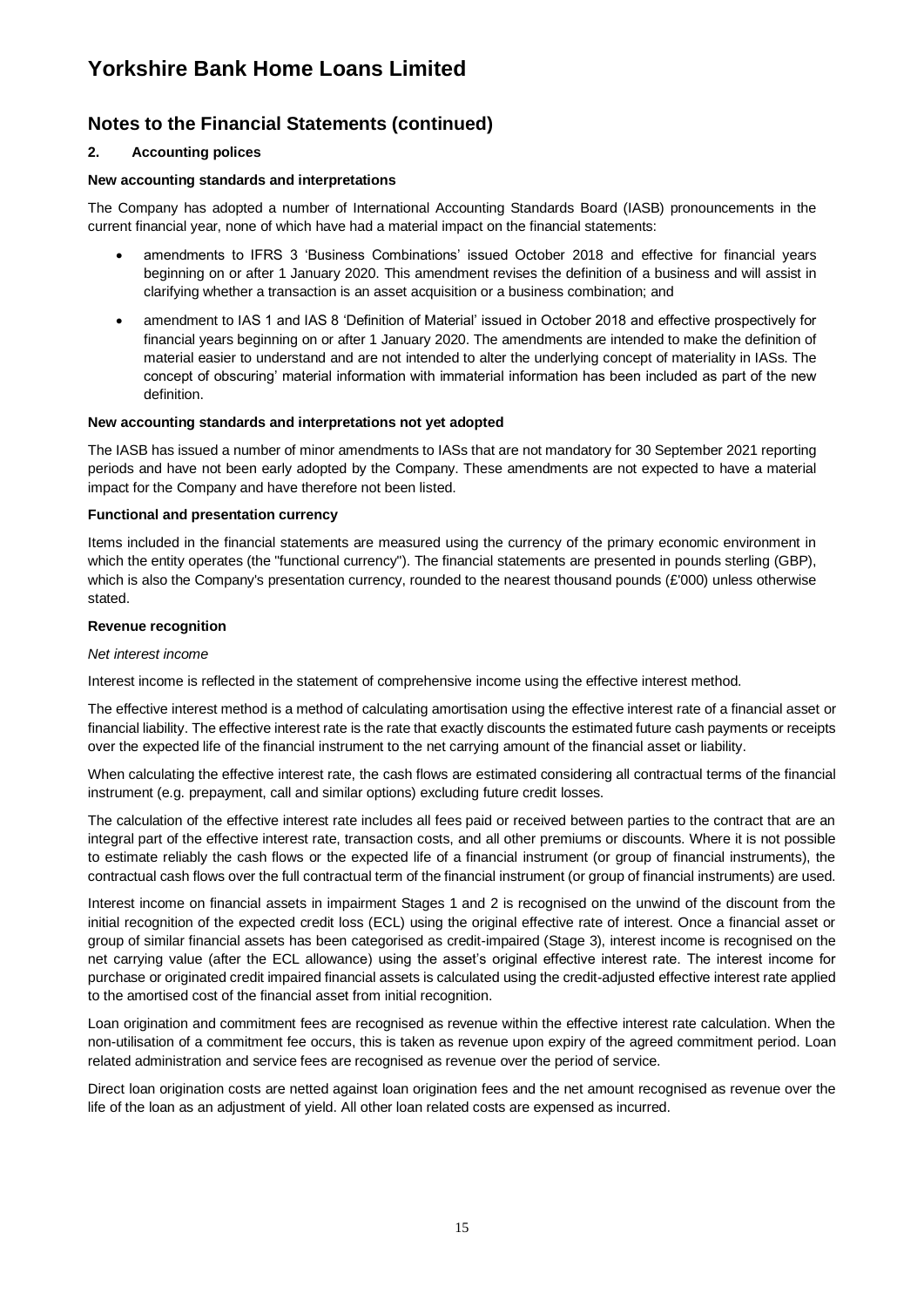# **Notes to the Financial Statements (continued)**

# **2. Accounting polices (continued)**

# *Fees and commissions*

Fees and commissions not integral to the effective interest rate arising from services provided to customers and third parties are recognised once performance obligations have been satisfied.

# **Taxation**

Income tax on the profit or loss for the year comprises current and deferred tax. Income tax is recognised in the Statement of Comprehensive Income except to the extent that it is related to items recognised in equity, in which case the tax is also recognised in equity.

Income tax expense or revenue is the tax payable or receivable on the current year's taxable income based on the applicable tax rate adjusted by changes in deferred tax assets and liabilities.

### *Current tax*

Current tax is the expected tax payable on the taxable income for the year, using tax rates enacted or substantively enacted at the balance sheet date, and any adjustment to tax payable in respect of previous years.

### *Deferred tax*

Deferred tax assets and liabilities are recognised on temporary differences arising between the tax bases of assets and liabilities and their carrying amounts in the financial statements. Deferred tax is determined using tax rates and laws that have been enacted or substantively enacted by the balance sheet date and are expected to apply when the related deferred tax asset is realised, or the deferred tax liability is settled.

Deferred tax assets are only recognised for temporary differences, unused tax losses and unused tax credits if it is probable that future taxable amounts will arise to utilise those temporary differences and losses.

### **Financial instruments**

### *Recognition and derecognition*

A financial asset or a financial liability is recognised on the balance sheet when the Company becomes party to the contractual provisions of the instrument.

The Company derecognises a financial asset when the contractual cash flows from the asset expire or it transfers the right to receive contractual cash flows on the financial asset in a transaction in which substantially all the risks and rewards of ownership are transferred. Financial liabilities are derecognised when the Company has discharged its obligation to the contract, or the contract is cancelled or expires.

#### *Classification and measurement*

The Company measures a financial asset or liability on initial recognition at its fair value, plus or minus transaction costs that are directly attributable to the acquisition or issue of the financial asset or the financial liability (with the exception of financial assets or liabilities at fair value through profit or loss, where transaction costs are recognised directly in the income statement as they are incurred).

# *Financial assets*

Subsequent accounting for a financial asset is determined by the classification of the asset depending on the underlying business model and contractual cash flow characteristics. This results in classification within one of the following categories i) amortised cost; ii) fair value through other comprehensive income; or iii) fair value through profit or loss. The Company does not hold any financial assets classified at fair value/financial assets held at fair value through other comprehensive income/financial assets held at fair value through profit or loss.

A financial asset is measured at amortised cost when (i) the asset is held within a business model whose objective is achieved by collecting contractual cash flows; and (ii) the contractual terms give rise to cash flows on specified dates which are solely payments of principal and interest on the principal amount outstanding. The amortised cost classification applies to the Company's loans and advances to customers balance.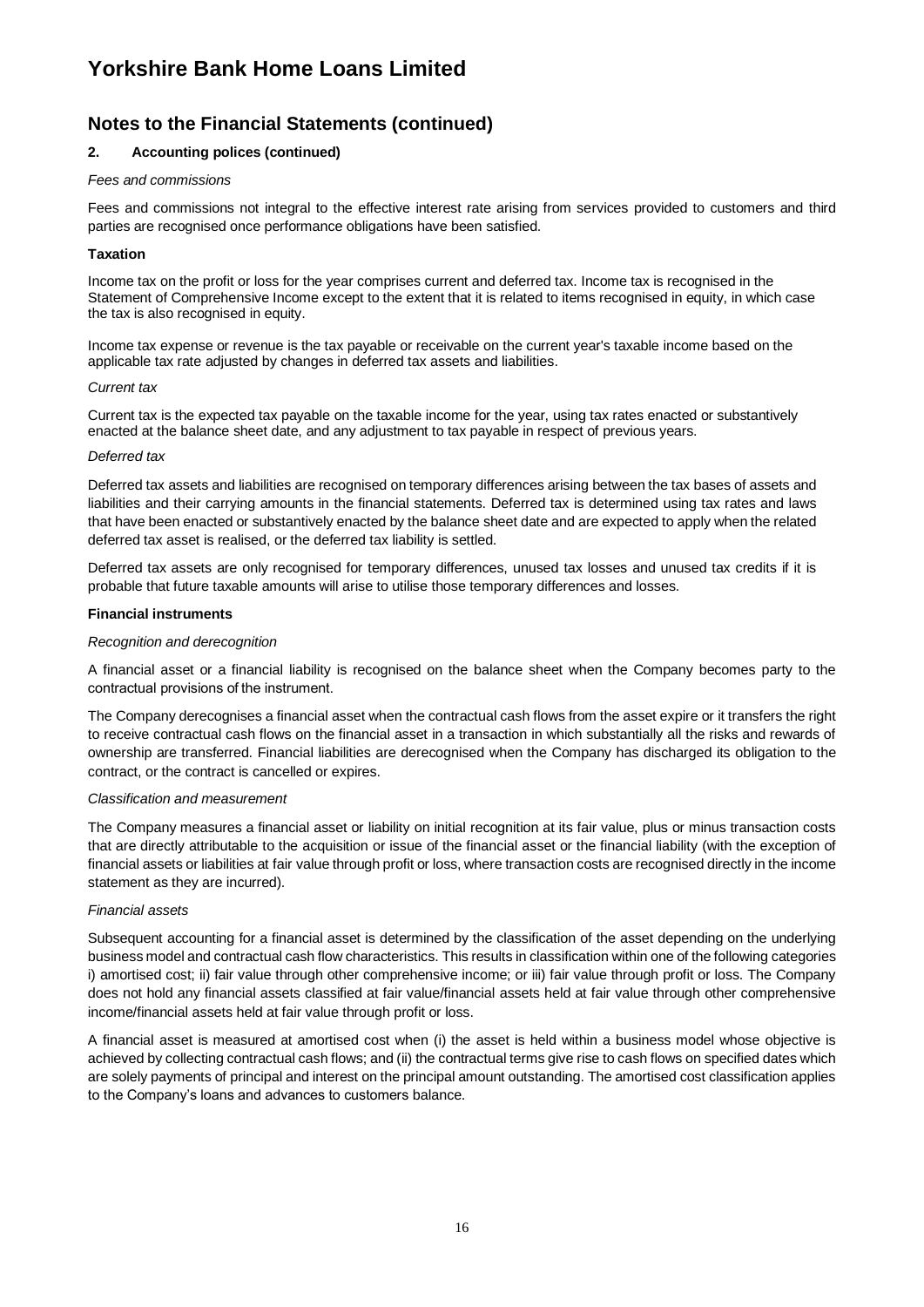# **Notes to the Financial Statements (continued)**

# **2. Accounting polices (continued)**

# *Loans and advances to customers*

The loans and advances to customers held by the Company are mortgages and are accounted for including direct and incremental transaction costs, using the effective interest method, and adjusted for expected credit losses and unearned income. They are derecognised when the rights to receive cash flows have expired or the Company has transferred substantially all the risks and rewards of ownership.

# *Impairment of financial assets*

At each reporting date, the Company assesses financial assets measured at amortised cost for impairment and calculates the resultant impairment loss allowance using an expected credit loss (ECL) methodology.

The impairment loss allowance calculation reflects: (i) an unbiased and probability weighted amount; (ii) the time value of money which discounts the impairment loss; and (iii) reasonable and supportable information that is available without undue cost or effort at the reporting date about past events, current conditions and forecasts of future economic conditions.

The impairment loss allowance is calculated as either a 12-month or lifetime ECL depending on whether the financial asset has exhibited a significant increase in credit risk since origination or otherwise becomes credit-impaired as at the reporting date. A low credit risk option is available which, when exercised, allows entities to not assess whether there has been a significant increase in credit risk since initial recognition where the financial asset is deemed as being of low credit risk at the reporting date. This option has not been exercised in the Company.

The impairment loss allowance falls into the following three categories:

# Stage 1

Where there are no indicators at the reporting date of a significant increase in credit risk since origination, a 12-month impairment loss allowance will be calculated.

# Stage 2

Where a significant increase in credit risk since origination has been identified at the reporting date (but the financial asset is not credit-impaired) a lifetime impairment loss allowance will be calculated. Indicators of a significant increase in credit risk include a number of qualitative and quantitative triggers. The Company adopts the backstop position that a significant increase in credit risk will have taken place when the financial asset reaches 30 days past due.

# Stage 3

Where the financial asset is assessed as being credit-impaired at the reporting date, a lifetime impairment loss allowance will be calculated. This is the case where the customer has an individually assessed provision in place. The Company adopts the backstop position that a financial asset becomes credit-impaired when it reaches 90 days past due.

Financial assets can move between stages when the relevant staging criteria are no longer satisfied. If the level of impairment loss reduces in a subsequent period, the previously recognised impairment loss allowance is reversed by adjusting the impairment loss provision. The amount of the reversal is recognised in the statement of comprehensive income.

When there is no reasonable expectation of recovery for a loan, it is written off against the related provision. Such loans are written off after all the necessary procedures have been completed and the amount of the loss has been determined. Subsequent recoveries of amounts previously written off decrease the amount of the expense in the statement of comprehensive income.

# *Offsetting*

A financial asset and a financial liability shall be offset, and the net amount presented on the balance sheet if, and only if, the Company has a legally enforceable right to set off the recognised amounts and it intends either to settle on a net basis, or to realise the asset and settle the liability simultaneously.

# *Financial liabilities*

All financial liabilities are measured at amortised cost except for financial liabilities at fair value through profit or loss.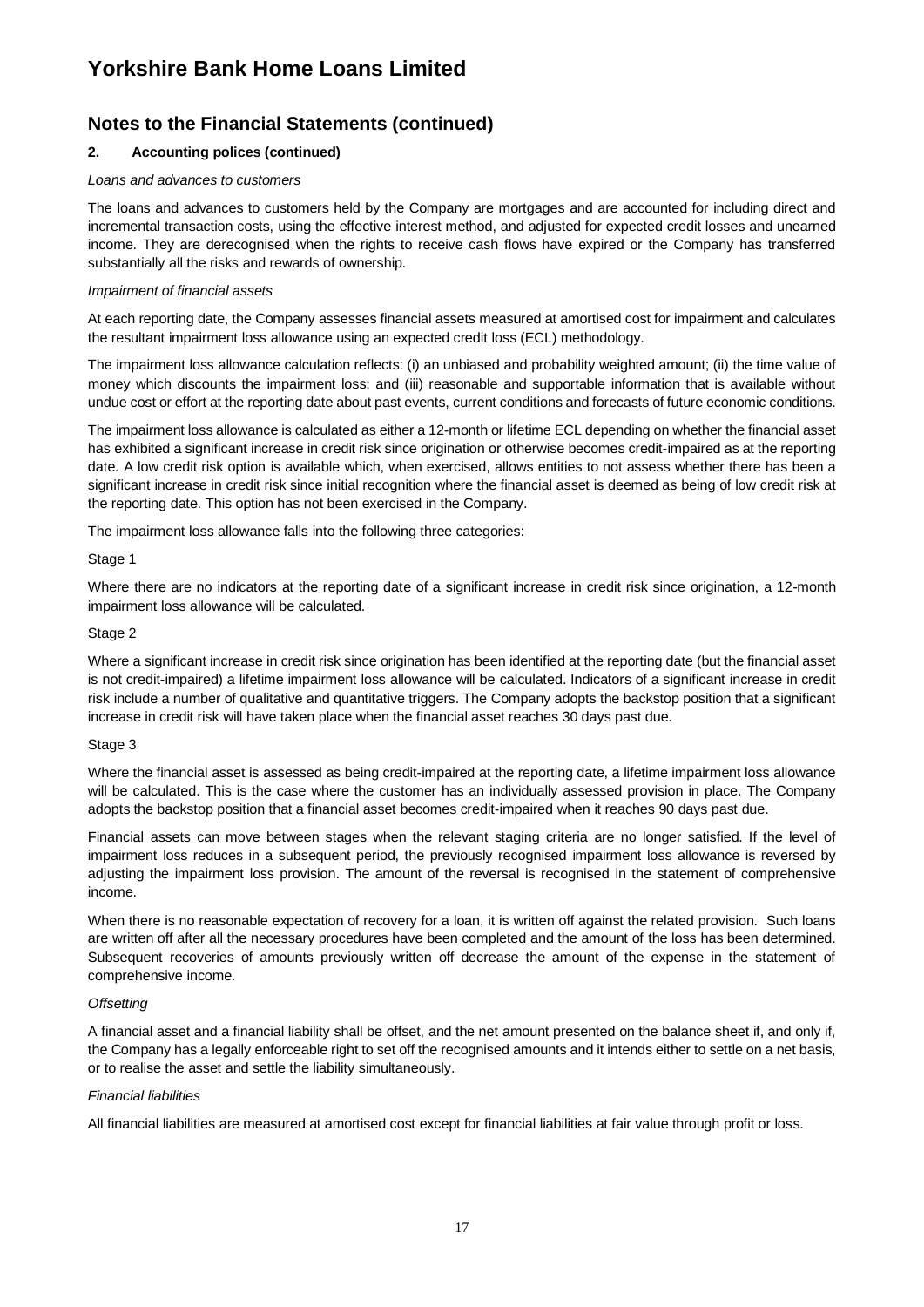# **Notes to the Financial Statements (continued)**

# **2. Accounting polices (continued)**

# *Fair value measurement*

Fair value is defined as the price that would be received to sell an asset or paid to transfer a liability in an orderly transaction between market participants at the measurement date.

When available, the Company measures the fair value of an instrument using quoted prices in an active market for that instrument. A market is regarded as active if transactions for the asset or liability take place with sufficient frequency and volume to provide pricing information on an ongoing basis.

Where no such active market exists for the particular asset or liability, the Company uses a valuation technique to arrive at the fair value, including the use of transaction prices obtained in recent arm's length transactions where possible, discounted cash flow analysis, option pricing models and other valuation techniques commonly used by market participants. In doing so, fair value is estimated using a valuation technique that makes maximum possible use of market inputs and that places minimal possible reliance upon entity-specific inputs.

The best evidence of the fair value of a financial instrument at initial recognition is the transaction price (i.e. the fair value of the consideration given or received) unless the fair value of that instrument is evidenced by comparison with other observable current market transactions in the same instrument (i.e. without modification or repackaging) or based on a valuation technique whose variables include only data from observable markets. When such evidence exists, the Company recognises profits or losses on the transaction date.

# **Other assets and other liabilities**

Other assets and other liabilities consist of amounts in the course of clearing at the year end. The balances will be recorded as other assets or other liabilities dependent on the aggregate position.

# **Cash and cash equivalents**

Cash and cash equivalents include cash at bank carried at amortised cost. For the purposes of statement of cash flows, cash and cash equivalents comprise balances with less than three months' maturity from the date of acquisition.

#### **Share capital**

Ordinary shares are classified as equity. Incremental costs directly attributable to the issue of ordinary shares are recognised as a deduction from equity, net of any tax effects.

# **Dividends on ordinary shares**

Dividends on ordinary shares are recognised as a liability and deducted from equity when they are approved by the Company's Directors. Interim dividends are deducted from equity when they are declared and no longer at the discretion of the Company.

Dividends for the year that are approved after the balance sheet date are disclosed as an event after the balance sheet date.

# **3. Critical accounting estimates and judgements**

The preparation of financial statements in conformity with IAS requires the Directors to make judgements, estimates and assumptions that affect the application of accounting policies and the amounts of assets, liabilities, revenues and expenses reported in these financial statements. Assumptions made at each balance sheet date are based on best estimates at that date and are reviewed by the Directors at each reporting date. Although the Company has internal control systems in place to ensure that estimates can be reliably measured, actual amounts may differ from those estimates. The most significant use of judgements and estimates relate to the following:

#### **Impairment provisions on credit exposures**

The use of an ECL methodology under IFRS 9 requires the Group to apply estimates and exercise judgement when calculating an impairment allowance for credit exposures. The most significant of these relate to the use of economic scenarios and weightings, the judgement required in determining a significant increase in credit risk, and post model adjustments.

These are not calculated at an individual entity level within the Group. Further detail on the effect and impact of these can be found in the Virgin Money UK PLC Annual Report and Accounts for the year ended 30 September 2021.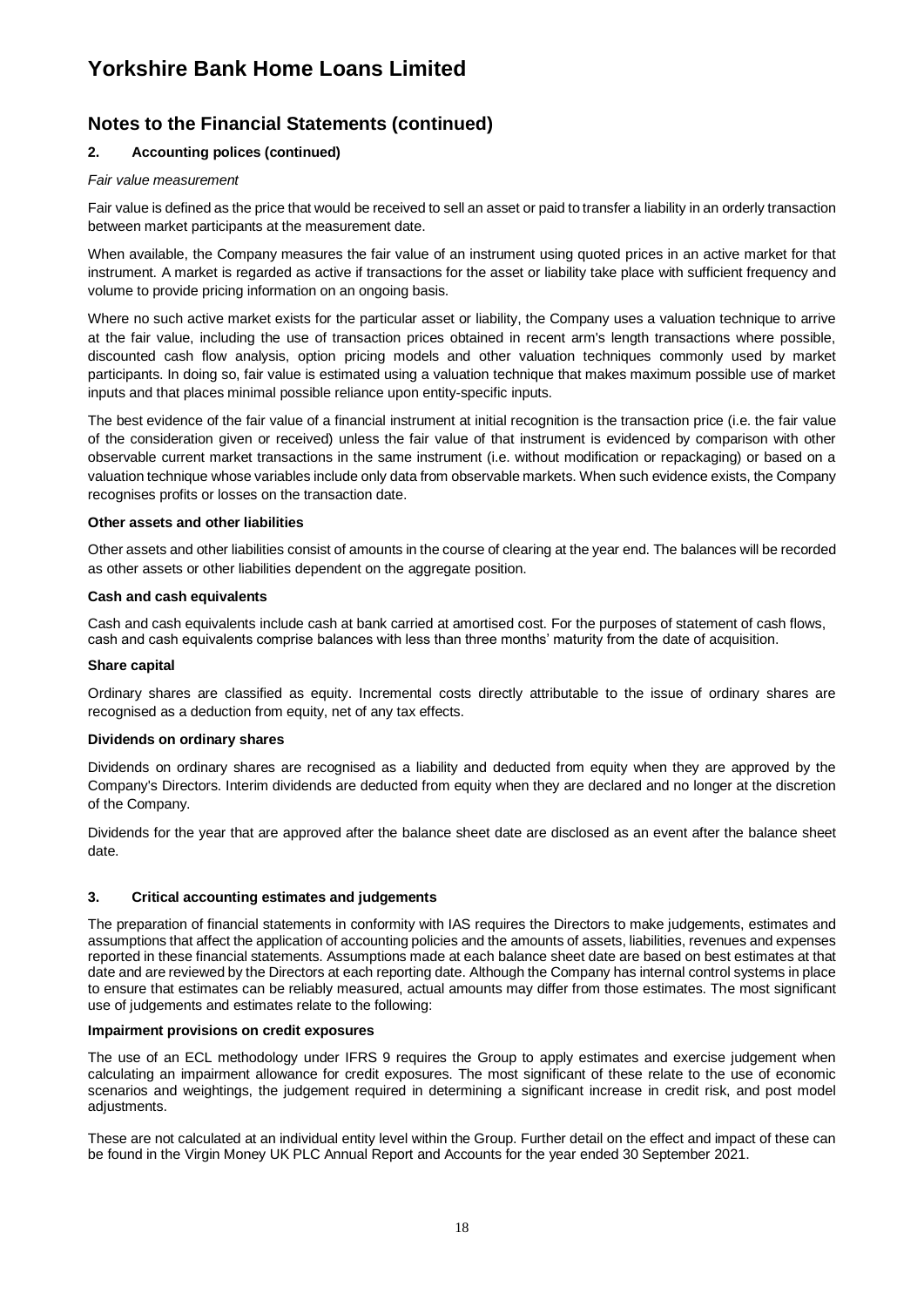# **Notes to the Financial Statements (continued)**

# **3. Critical accounting estimates and judgements (continued)**

# **Effective Interest Rate (EIR)**

The EIR is determined at initial recognition based upon management's best estimate of the future cash flows of the financial instrument. In the event these estimates are revised at a later date, a present value adjustment of the carrying value of the EIR asset may be recognised in profit or loss. Such adjustments can introduce income statement volatility and consequently the EIR method introduces a source of estimation uncertainty. Management considers that material risk of adjustments exists in relation to the application of EIR to the Group's mortgage portfolios.

The main accounting judgement when assessing the cash flows within the Group's secured lending EIR model is the product life (including assumptions based on observed historic customer behaviour when in a standard variable rate (SVR period) and the early repayment charge income receivable. If customer repayments, redemptions or product transfers were to take place one month earlier, the loans and advances to customers balance would reduce by £0.2m with the adjustment recognised in net interest income.

# **4. Other operating expenses**

|                                                      | 2021     | 2020  |
|------------------------------------------------------|----------|-------|
|                                                      | £'000    | £'000 |
| Loan impairment (credit) / charge (note 14)          | (1, 561) | 2,518 |
| Related entity recharges for administrative expenses | 1,583    | 3,141 |
| Other operating expenses                             | 9        | 8     |
|                                                      | 31       | 5,667 |

Included within related entity recharges for administration expenses, are audit fees of £12,000 in relation to the current year (2020: £9,250).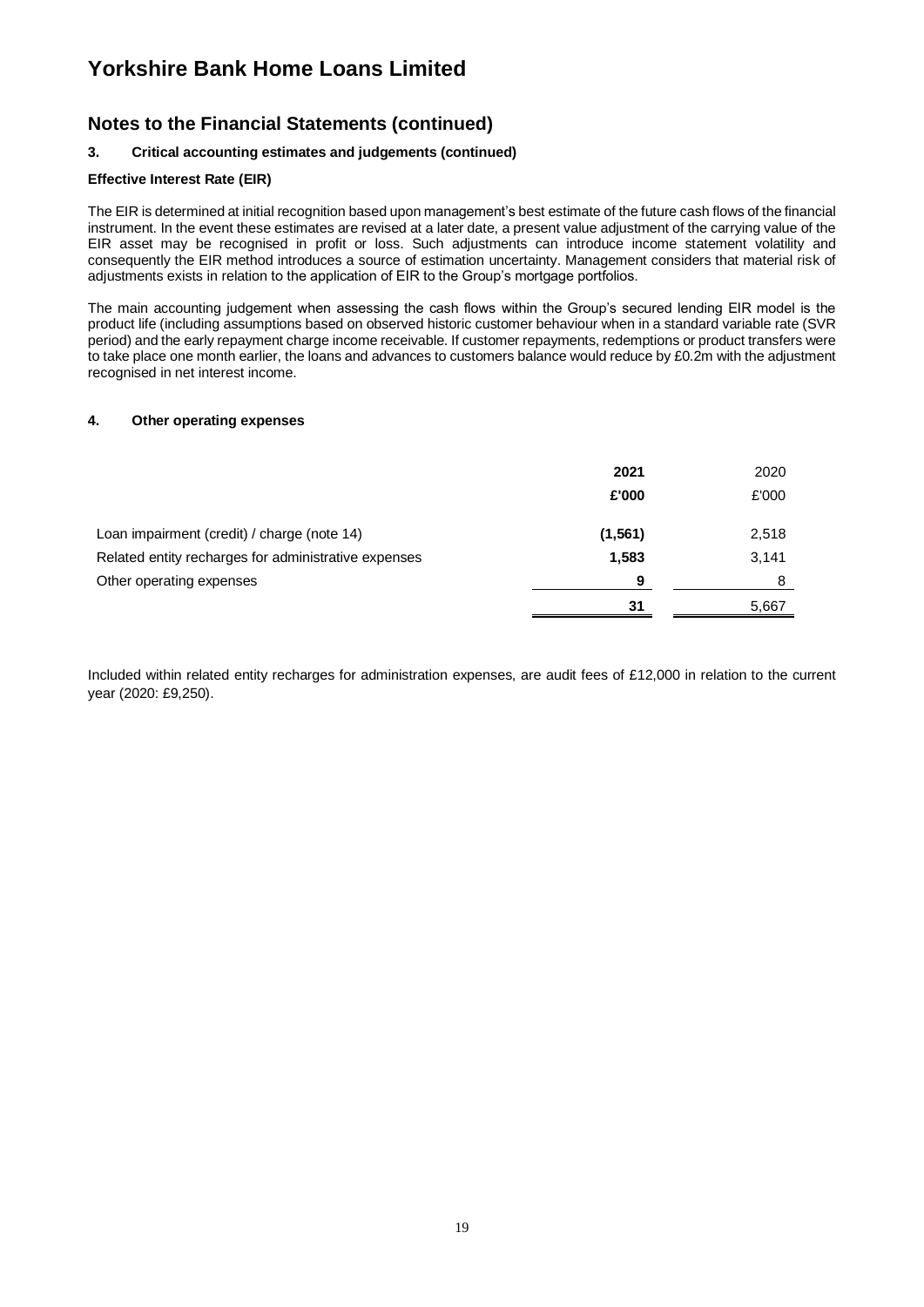# **Notes to the Financial Statements (continued)**

**5. Taxation**

|                                                      | 2021   | 2020         |
|------------------------------------------------------|--------|--------------|
|                                                      | £'000  | £'000        |
| <b>Current tax</b>                                   |        |              |
| UK Corporation tax at 19% (2020: 19%)                |        |              |
| Current year                                         | 3,000  | 1,863        |
| Adjustment in respect of prior years                 |        |              |
|                                                      | 3,000  | 1,863        |
| Deferred tax                                         |        |              |
| Current year                                         | (7)    | $\mathbf{1}$ |
| Tax charge reported in Income Statement              | 2,993  | 1,864        |
|                                                      |        |              |
|                                                      | 2021   | 2020         |
|                                                      | £'000  | £'000        |
| Profit on ordinary activities before tax             | 15,845 | 9,860        |
| Tax charge based on standard rate of Corporation Tax | 3,010  | 1,873        |
| in the UK of 19% (2020: 19%)                         |        |              |
| Effects of:                                          |        |              |
| Change in tax rate                                   | (17)   | (9)          |
| Actual tax charge for the year                       | 2,993  | 1,864        |

Since 1 April 2017, the statutory rate of UK corporation tax has been 19%. The previously enacted corporation tax reduction to 17% on 1 April 2020 was cancelled in the Budget of 11 March 2020, and a resolution effecting this passed by Parliament on 17 March 2020. An increase in the UK corporation rate from 19% to 25% (effective 1 April 2023) was substantively enacted on 24 May 2021. This will increase the Company's future current tax charge accordingly. The deferred tax asset as at the balance sheet date has been measured using the enacted tax rates and is reflected in these financial statements.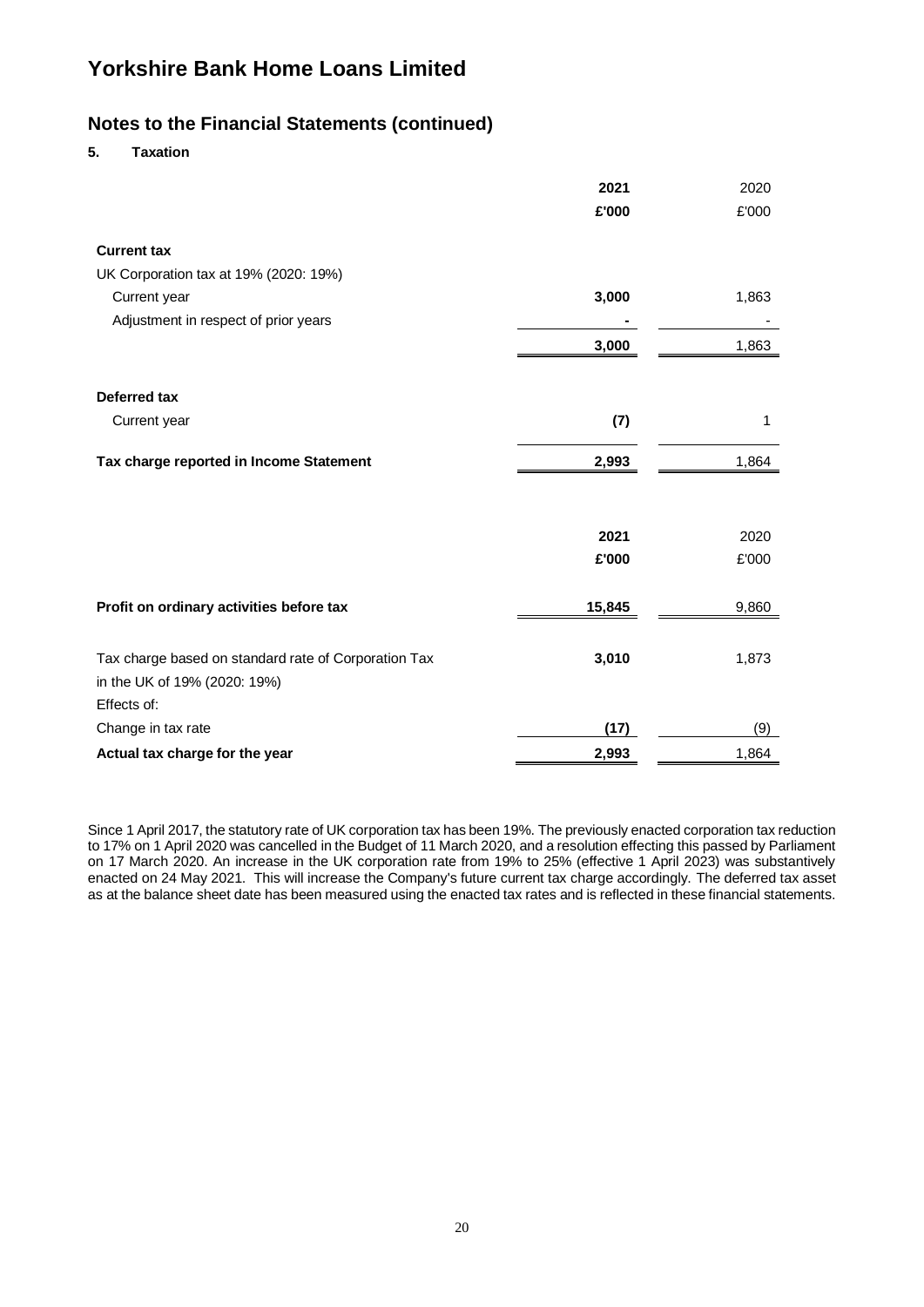# **Notes to the Financial Statements (continued)**

# **6. Loans and advances to customers**

|                                                | 2021     | 2020     |
|------------------------------------------------|----------|----------|
|                                                | £'000    | £'000    |
| Gross loans and advances to customers          | 875,702  | 906,395  |
| Provision for expected credit losses (note 14) | (3, 438) | (5, 561) |
|                                                | 872,264  | 900,834  |
|                                                |          |          |
| Remaining maturity of total loans and advances | 2021     | 2020     |
|                                                | £'000    | £'000    |
| Current loans and advances to customers        |          |          |
| 1 year or less                                 | 10,583   | 11,713   |
| Non-current loans and advances to customers    |          |          |
| Between 1 and 5 years                          | 42,882   | 41,676   |
| Over 5 years                                   | 818,799  | 847,445  |
|                                                | 861,681  | 889,121  |
| Total loans and advances to customers          | 872,264  | 900,834  |

# **Maximum exposure to credit risk**

The maximum exposure to credit risk is disclosed in note 17.

### **Credit quality of loans and advances**

The loan-to-value ("LTV") ratio of retail mortgage lending coupled with the relationship of the debt to customers' income is key to the credit quality of these loans. The table below sets out the indexed loan-to-value analysis of the Company's retail mortgages:

|                    | 2021 | 2020 |
|--------------------|------|------|
|                    | $\%$ | %    |
| LTV <sup>(1)</sup> |      |      |
| Less than 50%      | 38   | 32   |
| 50% to 75%         | 47   | 40   |
| 76% to 80%         | 9    | 9    |
| 81% to 85%         | 5    | 8    |
| 86% to 90%         | 1    | 7    |
| 91% to 95%         |      | 3    |
| 96% to 100%        |      |      |
| Greater than 100%  |      |      |
| Unknown            |      |      |
|                    | 100  | 100  |

<sup>(1)</sup> LTV of the mortgage portfolio is defined as mortgage portfolio weighted by balance and indexed using the MIAC Acadametrics indices at a given date. Unknown represents loans where data is not currently available due to front book data matching still to be completed and a de minimis amount due to weaknesses in historic data capture processes.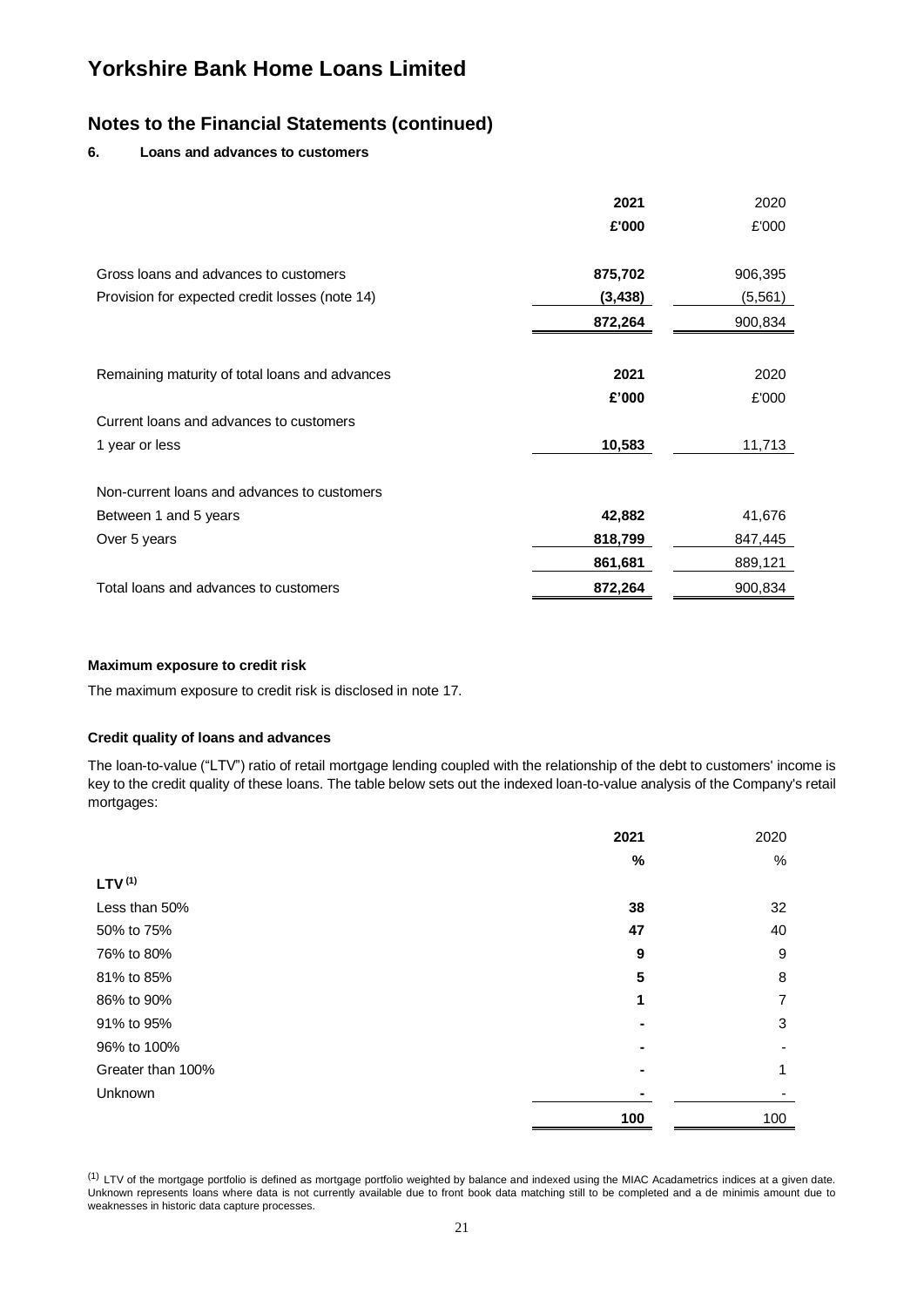# **Notes to the Financial Statements (continued)**

**7. Deferred Tax Asset**

|                                | 2021  | 2020  |
|--------------------------------|-------|-------|
|                                | £'000 | £'000 |
| <b>Deferred Tax Asset:</b>     |       |       |
| Opening balance                | 84    | 85    |
| Recognised in income statement |       |       |
| Closing balance                | 91    | 84    |

# **8. Overdraft due to related party**

|            | 2021    | 2020    |
|------------|---------|---------|
|            | £'000   | £'000   |
| Overdrafts | 824,446 | 868,969 |

The Company holds an overdraft facility with its parent, CB PLC, the Company's funding provider.

# **9. Trade and other payables**

|                                     | 2021          | 2020  |
|-------------------------------------|---------------|-------|
|                                     | £'000         | £'000 |
| Group relief payable                | 3,000         | 1,629 |
|                                     |               |       |
| 10.<br><b>Other liabilities</b>     |               |       |
|                                     | 2021          | 2020  |
|                                     | £'000         | £'000 |
| Settlement clearing                 | 2,223         | 486   |
| 11.<br>Share capital                |               |       |
|                                     | <b>Number</b> | £     |
| Allotted, called up and fully paid: |               |       |
| Ordinary shares of £1 each          |               |       |
| At 30 September 2021 and 2020       | 100           | 100   |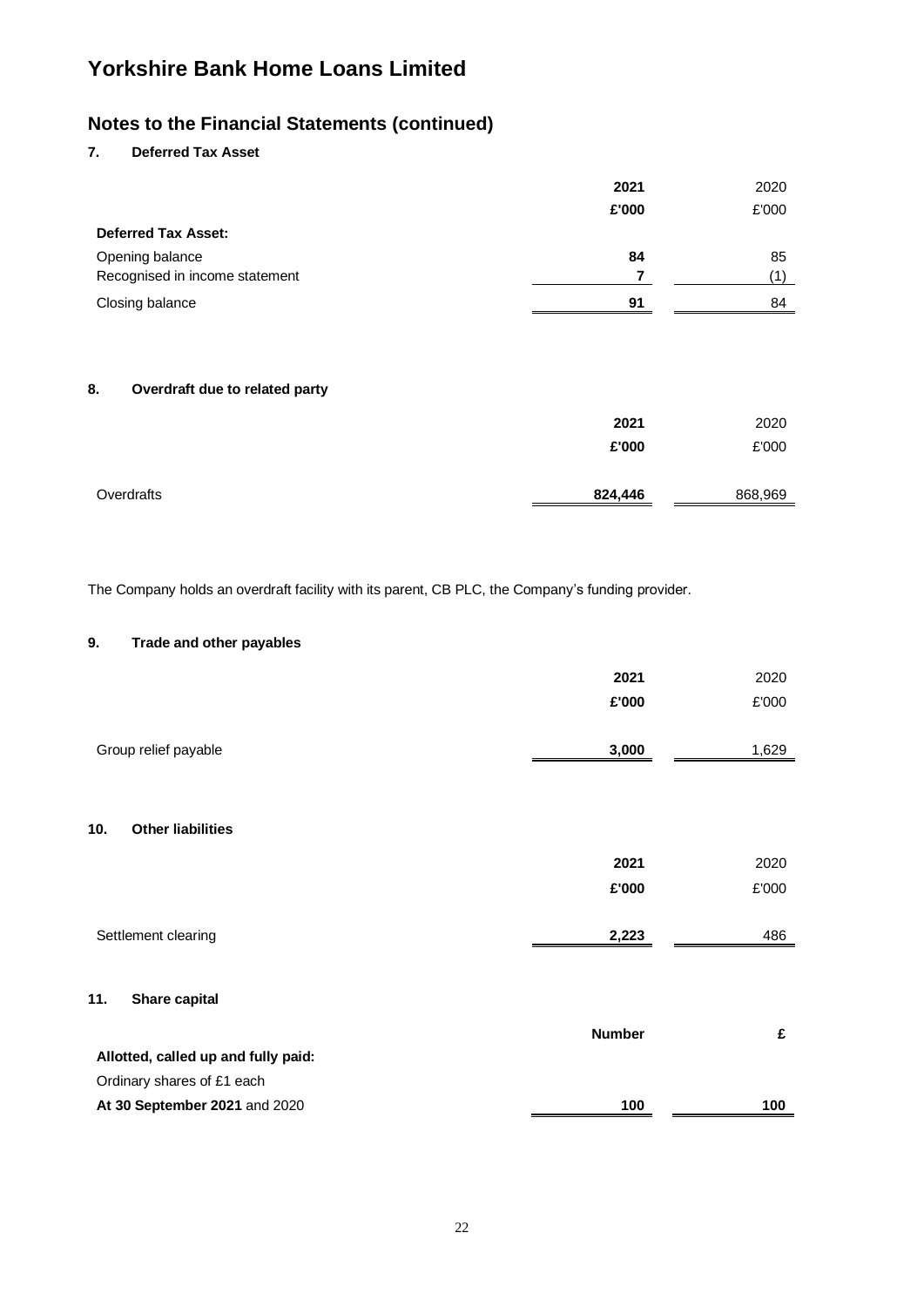# **Notes to the Financial Statements (continued)**

# **12. Dividends paid**

|                      | 2021                     | 2020                     |
|----------------------|--------------------------|--------------------------|
|                      | £'000                    | £'000                    |
| Total dividends paid | $\overline{\phantom{a}}$ | $\overline{\phantom{0}}$ |
| Dividend per share   | $\overline{\phantom{a}}$ | $\overline{\phantom{0}}$ |

The Directors recommend the payment of a final dividend of £30.0m in respect of this financial year (2020: £Nil).

# **13. Notes to the statement of cash flows**

|                                  | 2021   | 2020    |
|----------------------------------|--------|---------|
|                                  | £'000  | £'000   |
| Changes in operating assets      |        |         |
| Net decrease in:                 |        |         |
| Loans and advances to customers  | 27,666 | 165,114 |
|                                  | 27,666 | 165,114 |
| Changes in operating liabilities |        |         |
| Net increase/(decrease) in:      |        |         |
| Other liabilities                | 1,737  | (996)   |
|                                  | 1,737  | (996)   |
|                                  |        |         |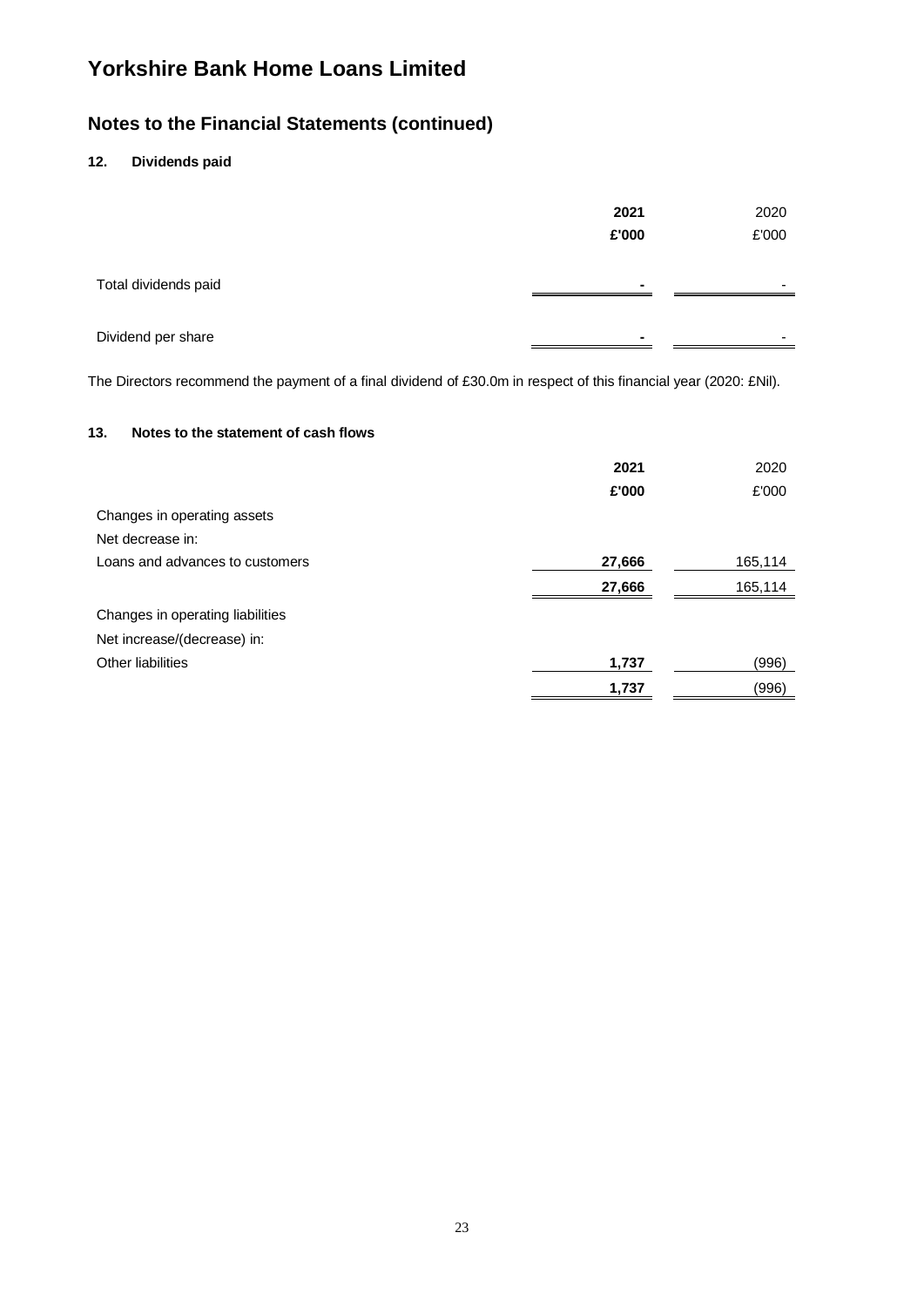# **Notes to the Financial Statements (continued)**

# **14. Provision for expected credit losses**

|                                                                   | Stage 1      |            | Stage 2      |            | Stage 3      |            |                    |                  |
|-------------------------------------------------------------------|--------------|------------|--------------|------------|--------------|------------|--------------------|------------------|
|                                                                   | <b>Gross</b> |            | <b>Gross</b> |            | <b>Gross</b> |            | <b>Total Gross</b> | <b>Total</b>     |
|                                                                   | Loans        | <b>ECL</b> | Loans        | <b>ECL</b> | Loans        | <b>ECL</b> | Loans              | <b>Provision</b> |
|                                                                   | £000s        | £000s      | £000s        | £000s      | £000s        | £000s      | £000s              | £000s            |
|                                                                   |              |            |              |            |              |            |                    |                  |
| Opening balance at 1 October 2020                                 | 712.527      | 631        | 165.216      | 2,430      | 28.652       | 2,500      | 906,395            | 5,561            |
| Loan originations                                                 | (65,600)     | (39)       | (19,362)     | (188)      | (6, 173)     | (178)      | (91, 135)          | (405)            |
| Sale of loans to CB PLC                                           | (36,006)     | (382)      | (4,840)      | 123        | (895)        | (87)       | (41,741)           | (346)            |
| Transfers between stages, repayments and<br>other re-measurements | 36.542       | (52)       | 57,969       | (602)      | 7,672        | (718)      | 102,183            | (1, 372)         |
| Closing balance at 30 September 2021                              | 647.463      | 158        | 198,983      | .763       | 29.256       | 1,517      | 875.702            | 3,438            |

|                                                                   | Stage 1   |       | Stage 2 |       | Stage 3 |       |             |           |
|-------------------------------------------------------------------|-----------|-------|---------|-------|---------|-------|-------------|-----------|
|                                                                   | Gross     |       | Gross   |       | Gross   |       | Total Gross | Total     |
|                                                                   | Loans     | ECL   | Loans   | ECL   | Loans   | ECL   | Loans       | Provision |
|                                                                   | £000s     | £000s | £000s   | £000s | £000s   | £000s | £000s       | £000s     |
|                                                                   |           |       |         |       |         |       |             |           |
| Opening balance at 1 October 2019                                 | 982.744   | 204   | 57.067  | 388   | 28.944  | 2,519 | 1,068,755   | 3,111     |
| Loan originations                                                 | 230.178   | 83    | 1,573   | 24    | 486     |       | 232.237     | 114       |
| Sale of loans to CB PLC                                           | (240,967) | (67)  | (9,910) | (44)  | (688)   | (8)   | (251, 565)  | (119)     |
| Transfers between stages, repayments and<br>other re-measurements | (259,428) | 411   | 116.496 | 2,062 | (90)    | (18)  | (143.032)   | 2,455     |
| Closing balance at 30 September 2020                              | 712.527   | 631   | 165.216 | 2,430 | 28.652  | 2,500 | 906.395     | 5,561     |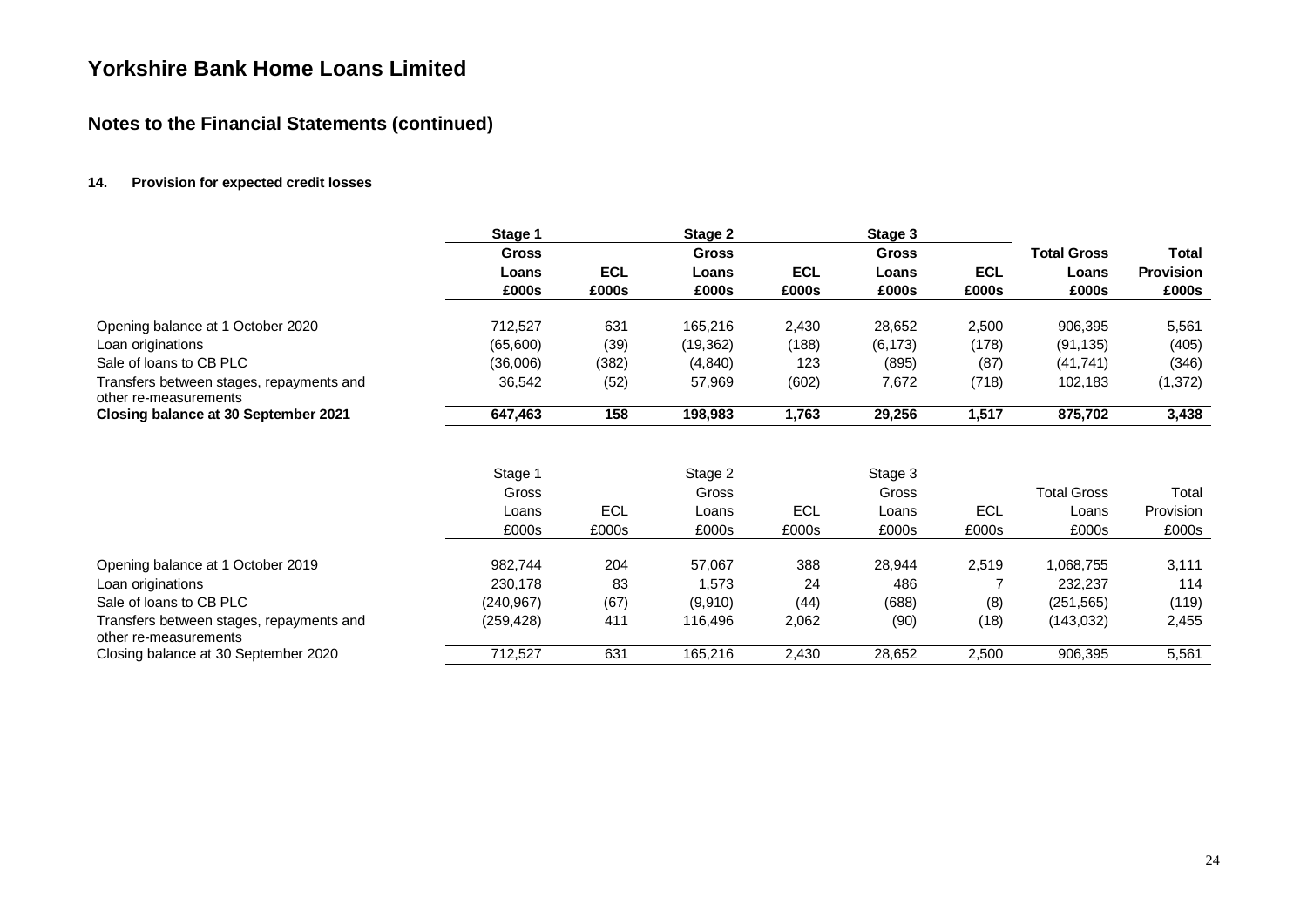# **Notes to the Financial Statements (continued)**

# **15. Related party transactions**

The Company receives a range of services from its parent and related parties, including funding and various administrative services. At 30 September 2021, there was a group relief balance of £3,008,400 (2020: £1,628,958) to be settled with Group companies in due course. Other transactions with related parties are disclosed below:

|                                                              | 2021    | 2020    |
|--------------------------------------------------------------|---------|---------|
|                                                              | £'000   | £'000   |
| Transactions during the year                                 |         |         |
| CB PLC                                                       |         |         |
| Sale of loans and advances to customers                      | 68,142  | 251,565 |
| Interest paid                                                | 8,957   | 12,482  |
| Related entity recharges for various administrative expenses | 1,583   | 3,141   |
| Balances at year end                                         |         |         |
| CB PLC                                                       |         |         |
| Overdraft due to related party                               | 824,446 | 868,969 |

# **Transactions with Directors, key management and their close family members**

There were no amounts outstanding at 30 September 2021 (2020: £Nil) for transactions, arrangements between the Company and its Directors, key management and their close family members during the year.

# **Compensation of key management personnel**

All compensation received by key management personnel relates to their duties on behalf of other Group companies. Thus, no disclosure is presented in these financial statements.

# **Directors' emoluments**

The Directors are employed as executives of other Virgin Money UK PLC Group companies and do not receive incremental remuneration in respect of their duties as Directors of the Company. The Directors believe it would be appropriate to apportion £4,000 (2020: £4,000) of their remuneration as being in respect of their duties to the Company. These costs were recharged to the Company from CB PLC.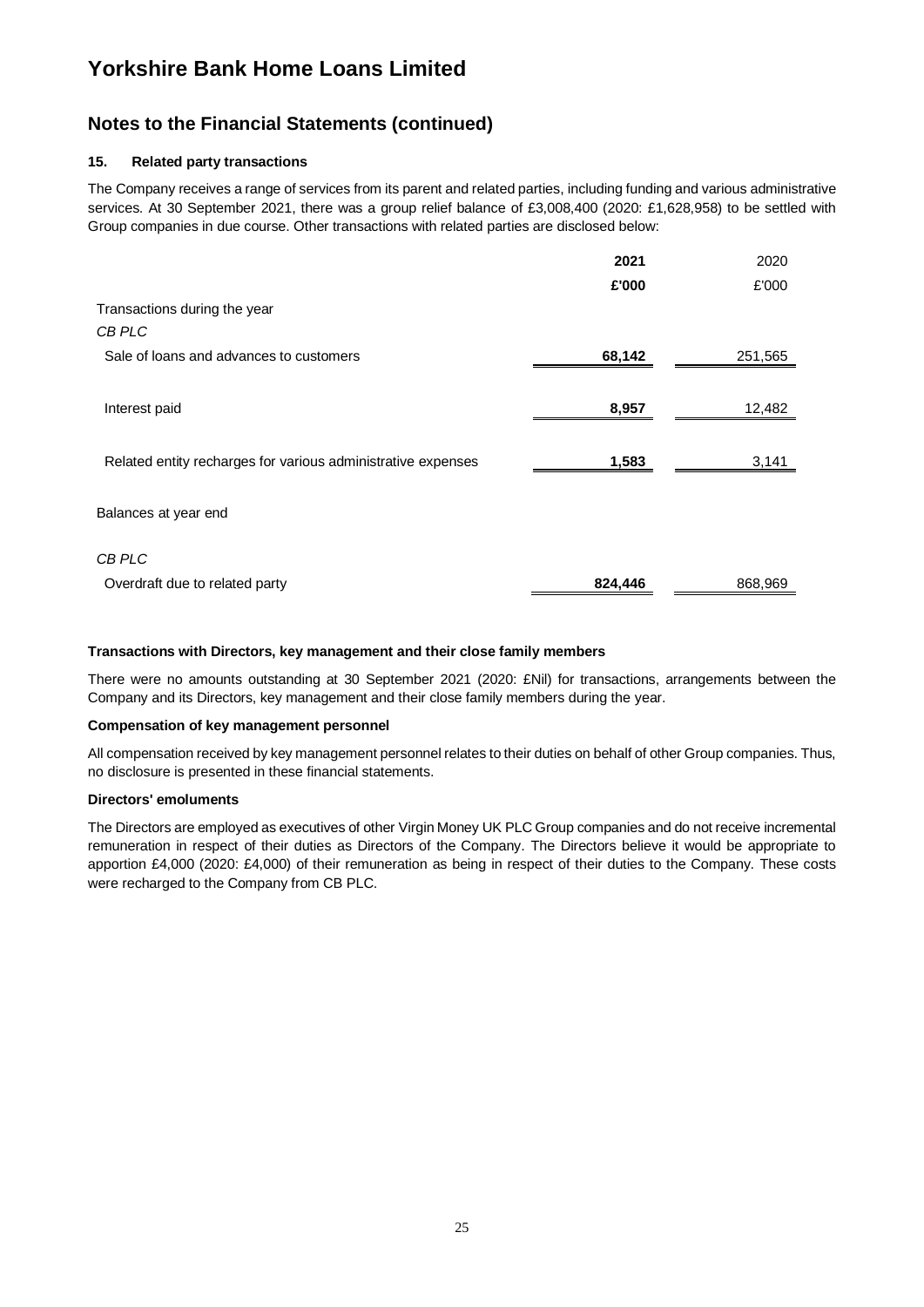# **Notes to the Financial Statements (continued)**

# **16. Fair value of financial instruments**

Fair value is the price that would be received to sell an asset or paid to transfer a liability in an orderly transaction between market participants at the valuation date.

Analysis of the fair value disclosures uses a hierarchy that reflects the significance of inputs used in measuring the fair value. The level in the fair value hierarchy within which a fair value measurement is categorised is determined on the basis of the lowest level input that is significant to the fair value measurement in its entirety. The fair value hierarchy is as follows:

- Level 1 fair value measurements quoted prices (unadjusted) in active markets for an identical financial asset or liability;
- Level 2 fair value measurements inputs other than quoted prices within Level 1 that are observable for the financial asset or liability, either directly (as prices) or indirectly (derived from prices); and
- Level 3 fair value measurements inputs for the financial asset or liability that are not based on observable market data (unobservable inputs).

For the purposes of reporting movements between levels of the fair value hierarchy, transfers are recognised at the beginning of the reporting period in which they occur.

### **Fair value of financial instruments held at amortised cost**

There are various limitations inherent in this fair value disclosure particularly where prices are derived from unobservable inputs due to some financial instruments not being traded in an active market. The methodologies and assumptions used in the fair value estimates are therefore described in the notes to the tables. The difference between carrying value and fair value is relevant in a trading environment but is not relevant to assets such as loans and advances to customers.

The tables below show a comparison of the carrying amounts, as reported on the Balance Sheet, and fair values of those financial assets and liabilities where the carrying values are not approximately equal to their fair value.

|                                    | 2021                           |                            | 2020                           |                            |  |
|------------------------------------|--------------------------------|----------------------------|--------------------------------|----------------------------|--|
| <b>Financial assets</b>            | <b>Carrying Value</b><br>£'000 | <b>Fair Value</b><br>£'000 | <b>Carrying Value</b><br>£'000 | <b>Fair Value</b><br>£'000 |  |
| Loans and advances to<br>customers | 872.264                        | 880,012                    | 900,834                        | 900,680                    |  |

Loans and advances to customers are categorised as Level 3 in the fair value hierarchy.

The Company's fair values disclosed for financial instruments at amortised cost are based on the following methodologies and assumptions:

Loans and advances to customers - the fair value of loans and advances are determined by firstly segregating them into portfolios of similar characteristics. Contractual cashflows are then adjusted for expected credit losses and expectations of customer behaviour based on observed historic data. The cashflows are then discounted using current market rates for instruments of similar terms and maturity to arrive at an estimate of their fair value.

There were no transfers between levels during the year (2020: none).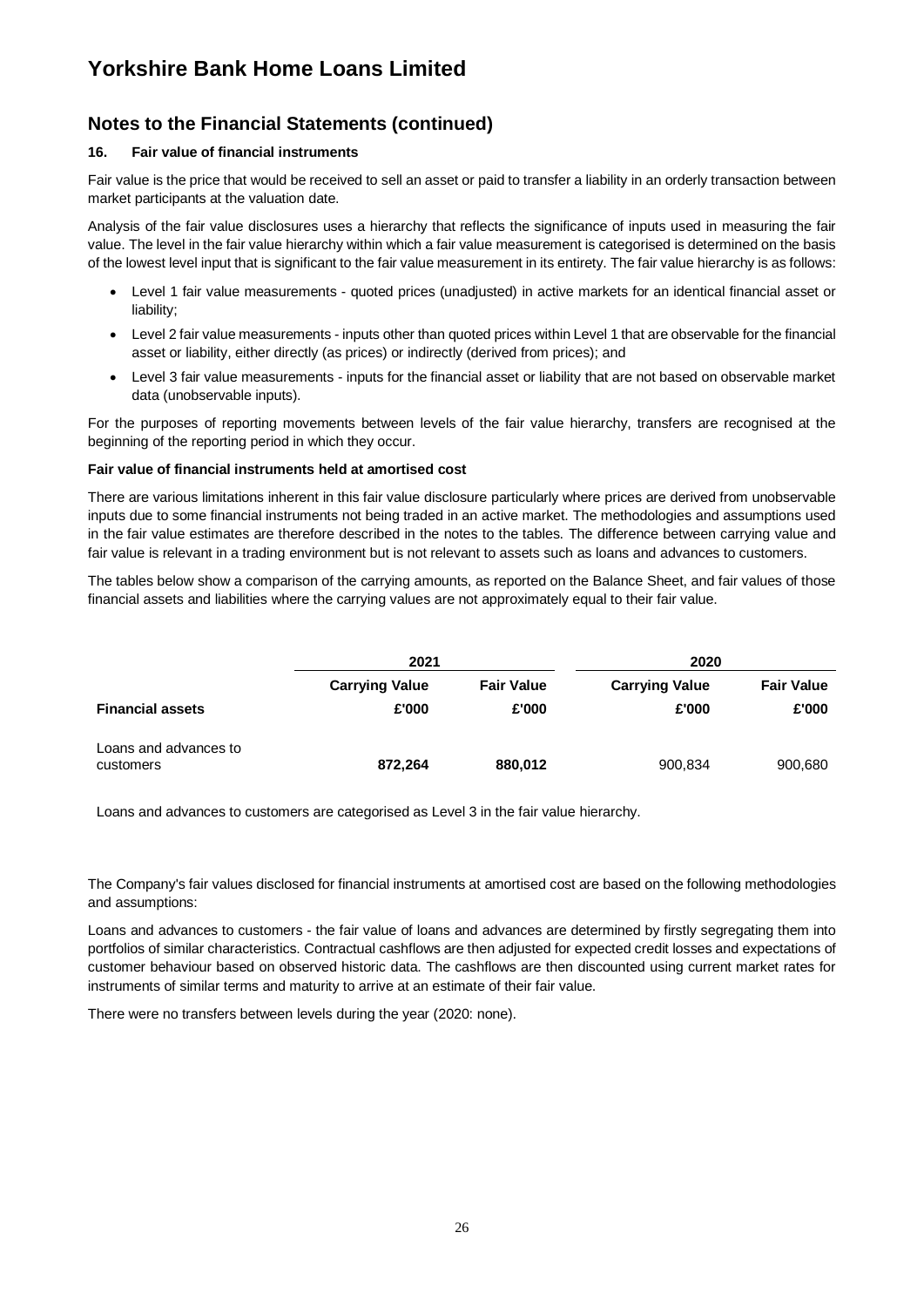# **Notes to the Financial Statements (continued)**

# **17. Management of risk and capital**

# Management of risk

The Company's operations expose it to credit risk, liquidity risk, market risk and interest rate risk. Responsibility for the control of overall risk lies with the Directors, operating within a management framework that aligns to that of its immediate parent, CB PLC, and of its ultimate parent entity Virgin Money UK PLC.

### *Credit risk*

Credit risk is the potential that a counterparty will be unable to pay amounts in full when due. The Company replies on the Group's credit risk policies, procedures and mitigation strategies to manage credit risk. These are regularly reviewed and updated where necessary.

No significant transactions occur outside of the UK and the Company has no material credit concentration risk exposure.

The Company's financial assets held at amortised cost are assessed regularly for recoverability, and an expected credit loss allowance calculated and provided for were material.

#### *Maximum exposure to credit risk*

The carrying amount of financial assets represents the maximum credit exposure. The maximum exposure to credit risk at the reporting date was as follows:

|                                 | 2021    | 2020    |
|---------------------------------|---------|---------|
|                                 | £'000   | £'000   |
| <b>Assets</b>                   |         |         |
| Loans and advances to customers | 872,264 | 900,834 |
| Total credit risk exposure      | 872,264 | 900,834 |

At 30 September 2021 there were £59.6m of undrawn commitments (2020: £61.5m).

# *Forbearance*

#### *Identification and classification*

Forbearance is considered to take place when the Company grants concessions to assist customers who are experiencing, or who are about to experience, difficulties in meeting their financial commitments to the Company. The Company's forbearance policies and definitions comply with the guidance established by the European Banking Authority (EBA) for FINREP reporting. Forbearance concessions will include the granting of more favourable terms and conditions than those provided either at drawdown of the facility or which would not ordinarily be available to others with a similar risk profile. Forbearance parameters are regularly reviewed and refined as necessary to ensure they are consistent with the latest industry guidance and prevailing practice as well as ensuring that they adequately capture and reflect the most recent customer behaviours and market conditions. The Company makes every effort to treat customers fairly and aligns its forbearance practices to that principle.

While forbearance alone is not necessarily an indicator of impaired status, it is a trigger for the review of the customer's credit profile and is granted when there is a realistic prospect of the customer repaying all facilities in full. If there is any concern over future cash flows and the Company incurring a loss, then forborne loans will also be classified as impaired in accordance with the Company's impairment policy.

Exposures classified as forborne and performing at the date forbearance measures are granted, continue to be reported as subject to forbearance for a minimum period of two years from that date (the 'probation period'). Exposures classified as forborne and which are non-performing when customers were granted forbearance cannot exit non-performing status for a minimum of 12 months from the date forbearance was granted and cannot exit forbearance status for a further two years from the date of returning to performing status (three years in total). Forbearance activity is reviewed on a regular basis to ensure the operational processes remain appropriate and, where required, system changes are made to enhance forbearance data capture.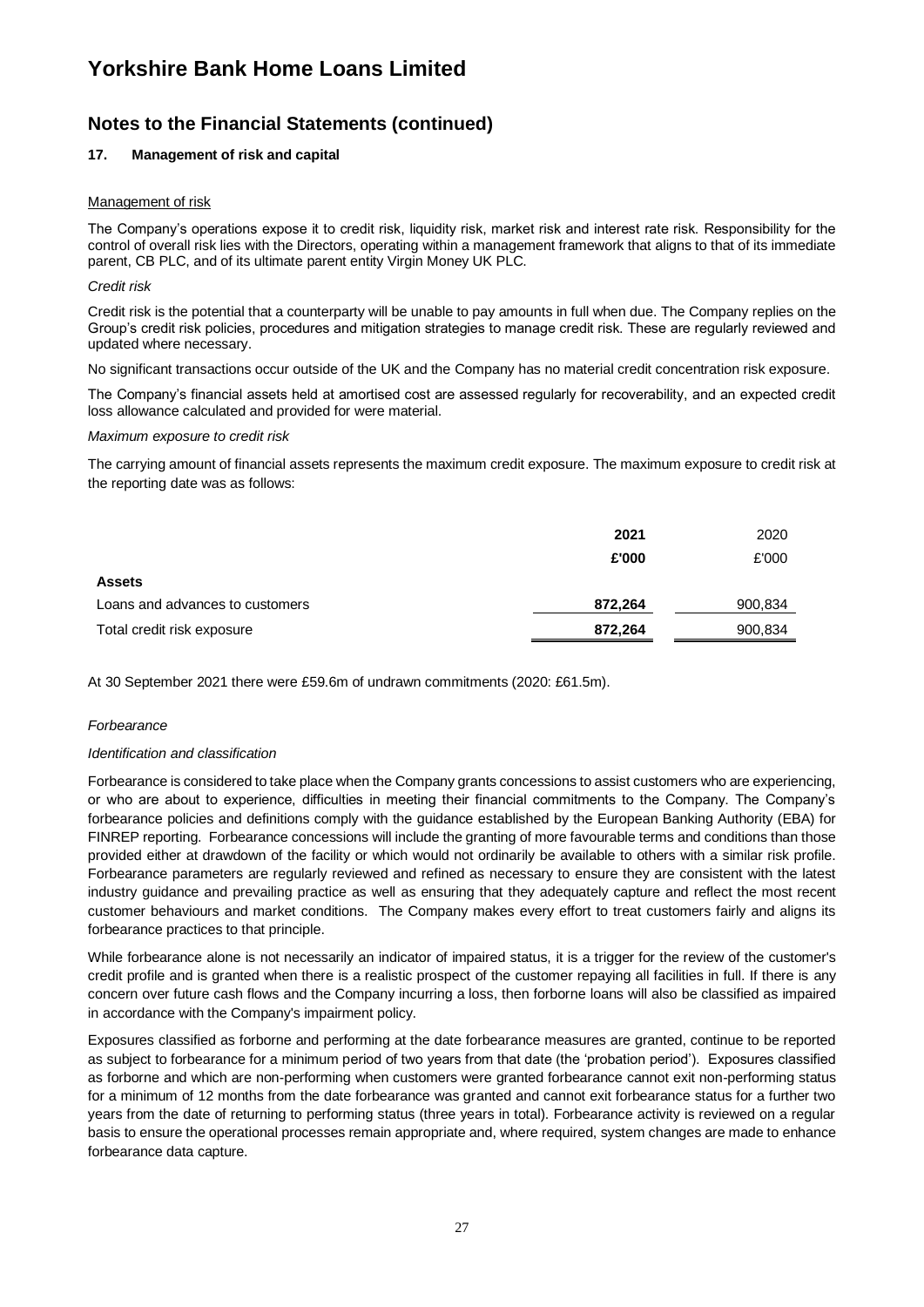# **Notes to the Financial Statements (continued)**

# **17. Management of risk and capital (continued)**

The Company has identified a number of situations that in isolation are not considered to be forbearance:

- Facilities that have been temporarily extended pending review and no concession has been granted for reasons relating to the actual or apparent financial stress of a customer.
- A reduction in asset quality to a level where actual, or apparent, financial stress is not evident.
- Where changes are made to the terms of a borrower's interest structure or repayment arrangement on a commercial basis.
- Late provision of financial information, in the absence of other indicators of financial difficulty, is not in all cases considered a 'non-commercial' breach of non-financial covenants.

Where the Company has made a demand for repayment, the customer's facilities have been withdrawn or where a debt repayment process has been initiated, the exposure is classified as forborne if the debt is subject to any of the forbearance concessions above.

Customers who requested COVID-19 related support, including payment holidays; and who were not the subject of any wider SICR triggers or who were otherwise assessed as having the ability in the medium term to be viable and meet our risk appetite criteria, were not considered to have been granted forbearance.

Where the Company has identified customers for whom additional borrowing would require remedial action to return them to be within our risk appetite over the medium-term, or customers who were showing signs of financial stress before the COVID-19 crisis; such customers are considered to have been granted forbearance with exposures categorised as Stage 2 and subject to a lifetime ECL assessment.

The Company utilises various forbearance measures for mortgage customers, specific to the individual customer and their circumstances. Customers may potentially be subject to more than one forbearance strategy at any one time where this is considered to be the most appropriate course of action.

### *Debt management for mortgage customers in financial difficulty*

To support customers who are encountering financial difficulties, cases are managed on an individual basis, with the circumstances of each customer considered separately and the action taken judged as being affordable and sustainable for the customer. Operationally, the provision and review of such assistance is controlled by various methods. These include the application of an appropriate policy framework, controls around the execution of policy, regular review of the different treatments to confirm that they remain appropriate, monitoring of customers' performance including the level of payments received, and management visibility of the nature and extent of assistance provided and the associated risk.

Help is provided through specialist teams such as the Financial Care Team where tailored repayment programmes can be agreed. Customers are actively supported and referred to free money advice agencies when they have multiple credit facilities, including those at other lenders that require restructuring.

One component of the Group's approach is to contact customers showing signs of financial difficulty to discuss their circumstances and offer solutions to prevent their accounts falling into arrears.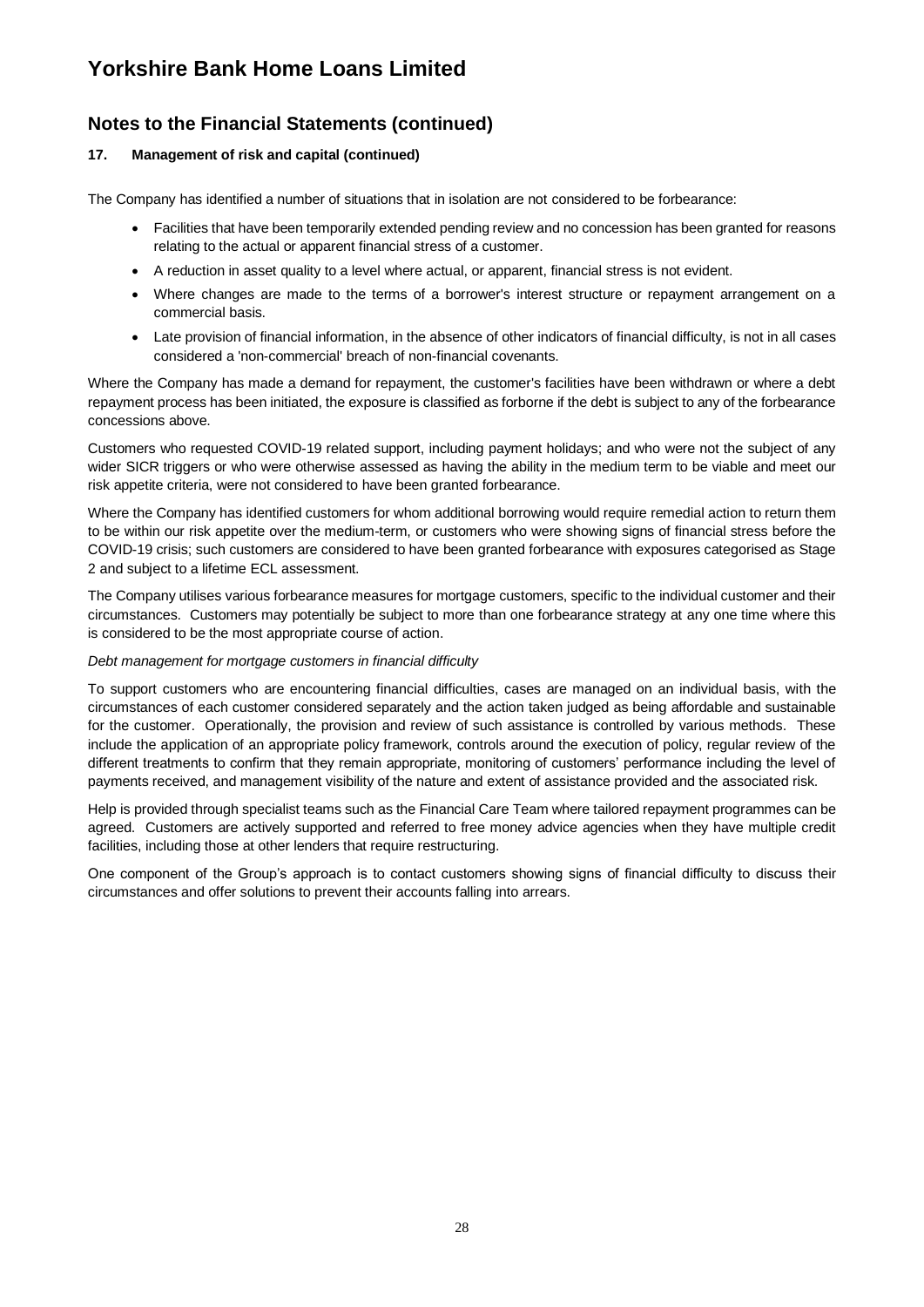# **Notes to the Financial Statements (continued)**

# **17. Management of risk and capital (continued)**

# *Mortgage forbearance*

The tables below summarise the number of arrangements in place and the loan balances and impairment provisions associated with those arrangements. The Company reports retail forbearance at the exposure level. Where a customer is subject to more than one forbearance measure, they have been categorised into the primary method of forbearance. All balances subject to forbearance are classed as either Stage 2 or Stage 3 for ECL purposes:

| 2021                             |                     | Total loans and advances subject<br>to forbearance measures | Impairment allowance on<br>loans and advances<br>subject<br>to forbearance measures |            |          |  |
|----------------------------------|---------------------|-------------------------------------------------------------|-------------------------------------------------------------------------------------|------------|----------|--|
|                                  | <b>Number</b><br>of | <b>Gross carrying</b>                                       | % of total                                                                          | Impairment |          |  |
|                                  | loans               | amount                                                      | portfolio                                                                           | allowance  | Coverage |  |
|                                  |                     | £'000                                                       |                                                                                     | £'000      | %        |  |
| Formal arrangements<br>Temporary | 121                 | 9,187                                                       | 1.06%                                                                               | 283        | 3.08%    |  |
| arrangements                     | 60                  | 4,903                                                       | 0.56%                                                                               | 246        | 5.01%    |  |
| Interest only conversion<br>Term | 64                  | 8,779                                                       | 1.01%                                                                               | 47         | 0.53%    |  |
| extension                        | 38                  | 2,545                                                       | 0.29%                                                                               | 24         | 0.95%    |  |
| Legal                            | 6                   | 410                                                         | 0.05%                                                                               | 4          | 0.96%    |  |
| Other                            | 34                  | 1,969                                                       | 0.23%                                                                               | 49         | 2.48%    |  |
|                                  | 323                 | 27.793                                                      | 3.20%                                                                               | 653        |          |  |

| 2020                             |              | Total loans and advances subject<br>to forbearance measures | loans and advances<br>subject<br>to forbearance measures |            |          |
|----------------------------------|--------------|-------------------------------------------------------------|----------------------------------------------------------|------------|----------|
|                                  | Number<br>οf | Gross carrying                                              | % of total                                               | Impairment |          |
|                                  |              |                                                             |                                                          |            |          |
|                                  | loans        | amount                                                      | portfolio                                                | allowance  | Coverage |
|                                  |              | £'000                                                       |                                                          | £'000      | %        |
| Formal arrangements<br>Temporary | 132          | 10,327                                                      | 1.15%                                                    | 393        | 3.81%    |
| arrangements                     | 78           | 6,210                                                       | 0.69%                                                    | 298        | 4.80%    |
| Interest only conversion<br>Term | 23           | 3,643                                                       | 0.40%                                                    | 30         | 0.82%    |
| extension                        | 61           | 4,313                                                       | 0.48%                                                    | 47         | 1.09%    |
| Legal                            | 9            | 625                                                         | 0.06%                                                    | 17         | 2.72%    |
| Other                            | 41           | 2,781                                                       | 0.31%                                                    | 688        | 24.74%   |
|                                  | 344          | 27.899                                                      | 3.09%                                                    | 1,473      |          |

**Impairment allowance on**

The Company also has a number of customers with interest only mortgages past maturity, not subject to forbearance. The Company has formal processes embedded to pro-actively track and facilitate pre-maturity customer engagement to bring the cases to a formal conclusion which is generally aimed to be achieved within six months after the loan has reached maturity. Complex cases can take longer than this to reach conclusion. At 30 September 2021, the Company had 6 (2020: 10) customers with interest only mortgages not subject to forbearance and which were post six month maturity with a total value of £0.9m (2020: £1.2m).

When all other avenues of resolution including forbearance have been explored the Company will take steps to repossess and sell underlying collateral. In the year to 30 September 2021 there were 9 repossessions of which 2 were voluntary (2020: 15 including 7 voluntary).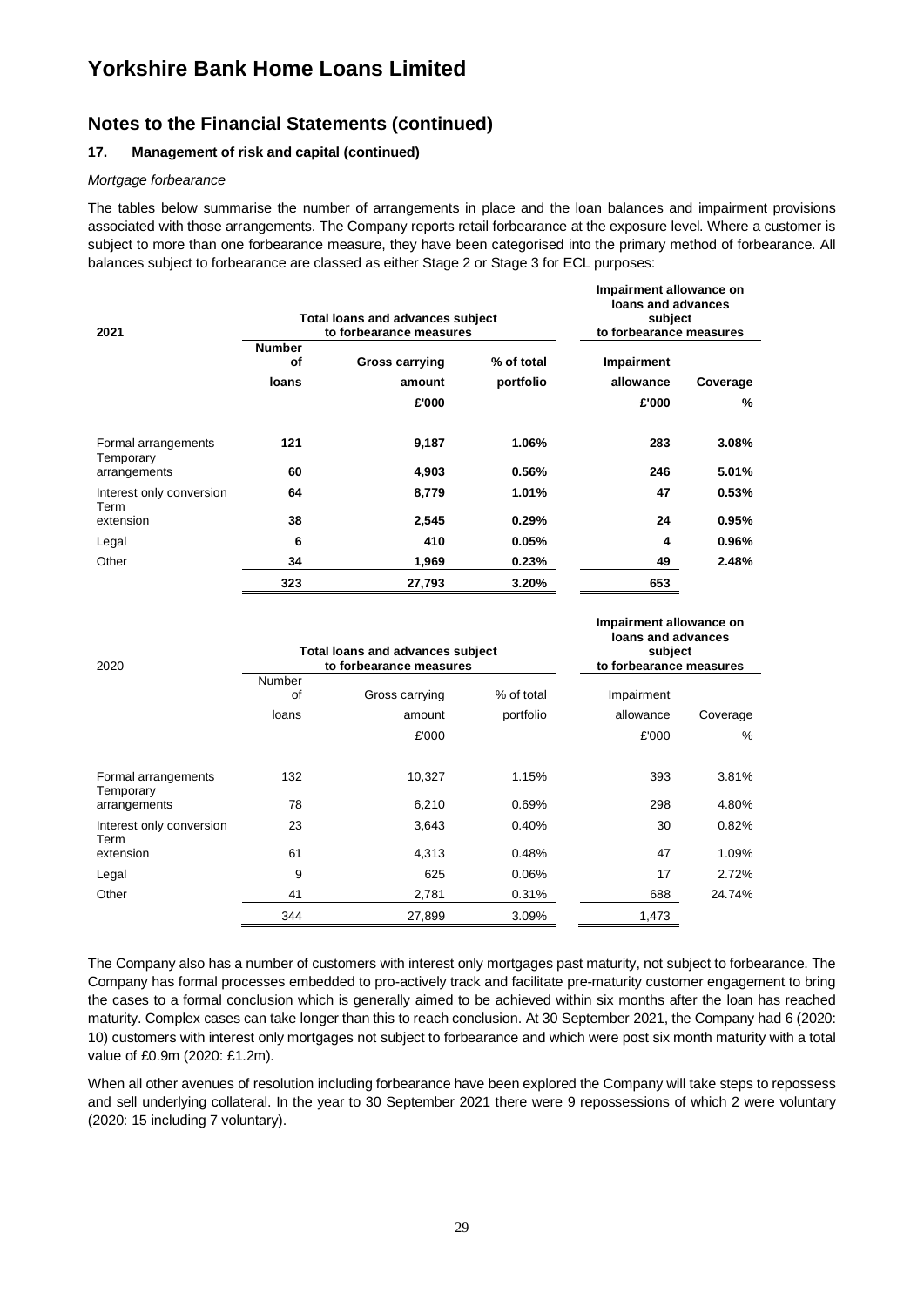# **Notes to the Financial Statements (continued)**

# **17. Management of risk and capital (continued)**

# *Liquidity risk*

Liquidity risk is the risk that the Company is unable to meet its current and future financial obligations as they fall due at acceptable cost. These obligations include the repayment of deposits on demand or at their contractual maturity dates, the repayment of borrowings and loan capital as they mature, the payment of operating expenses and tax, and the payment of dividends.

CB PLC provides the Company with its funding requirements via an overdraft facility. This funding requirement is monitored by both CB PLC Treasury and Company management and, when required, additional funding is provided to meet the Company's lending volumes and financial obligations.

The Directors do not believe there is a significant exposure to liquidity risk due to the related party nature of funding and liability exposures with fellow Group companies.

# **Maturity analysis of assets and liabilities**

The following tables represent a breakdown of the Company's Balance Sheet according to the assets and liabilities contractual maturity:

| 2021                                                                       | At call<br>£'000 | 3<br>months<br>or less<br>£'000 | 3 to 12<br>month<br>s<br>£'000 | $1$ to $5$<br>years<br>£'000 | Over 5<br>years<br>£'000            | <b>No</b><br>specific<br>maturit<br>y<br>£'000 | <b>Total</b><br>£'000 |
|----------------------------------------------------------------------------|------------------|---------------------------------|--------------------------------|------------------------------|-------------------------------------|------------------------------------------------|-----------------------|
| <b>Assets</b><br>Loans and advances<br>to                                  |                  |                                 |                                |                              |                                     |                                                |                       |
| customers                                                                  |                  | 6,258                           | 4,325                          | 42,882                       | 818,799                             |                                                | 872,264               |
| <b>Liabilities</b><br>Overdraft due to<br>related party<br>Trade and other | 824,446          |                                 |                                |                              |                                     |                                                | 824,446               |
| payables<br>Other liabilities                                              |                  | 2,223                           | 3,000                          |                              |                                     |                                                | 3,000<br>2,223        |
|                                                                            | 824,446          | 2,223                           | 3,000                          |                              |                                     |                                                | 829,669               |
| 2020                                                                       | At call<br>£'000 | 3<br>months<br>or less<br>£'000 | 3 to 12<br>months<br>£'000     | $1$ to $5$<br>years<br>£'000 | Over <sub>5</sub><br>years<br>£'000 | <b>No</b><br>specific<br>maturity<br>£'000     | Total<br>£'000        |
| <b>Assets</b><br>Loans and advances<br>to customers                        |                  | 7,105                           | 4,608                          | 41,676                       | 847,445                             |                                                | 900,834               |
| <b>Liabilities</b><br>Overdraft due to<br>related party<br>Trade and other | 868,969          |                                 |                                |                              |                                     |                                                | 868,969               |
| payables                                                                   |                  |                                 | 1,629                          |                              |                                     |                                                | 1,629                 |
| Other liabilities                                                          |                  | 486                             |                                |                              |                                     |                                                | 486                   |
|                                                                            | 868,969          | 486                             | 1,629                          | $\blacksquare$               |                                     |                                                | 871,084               |